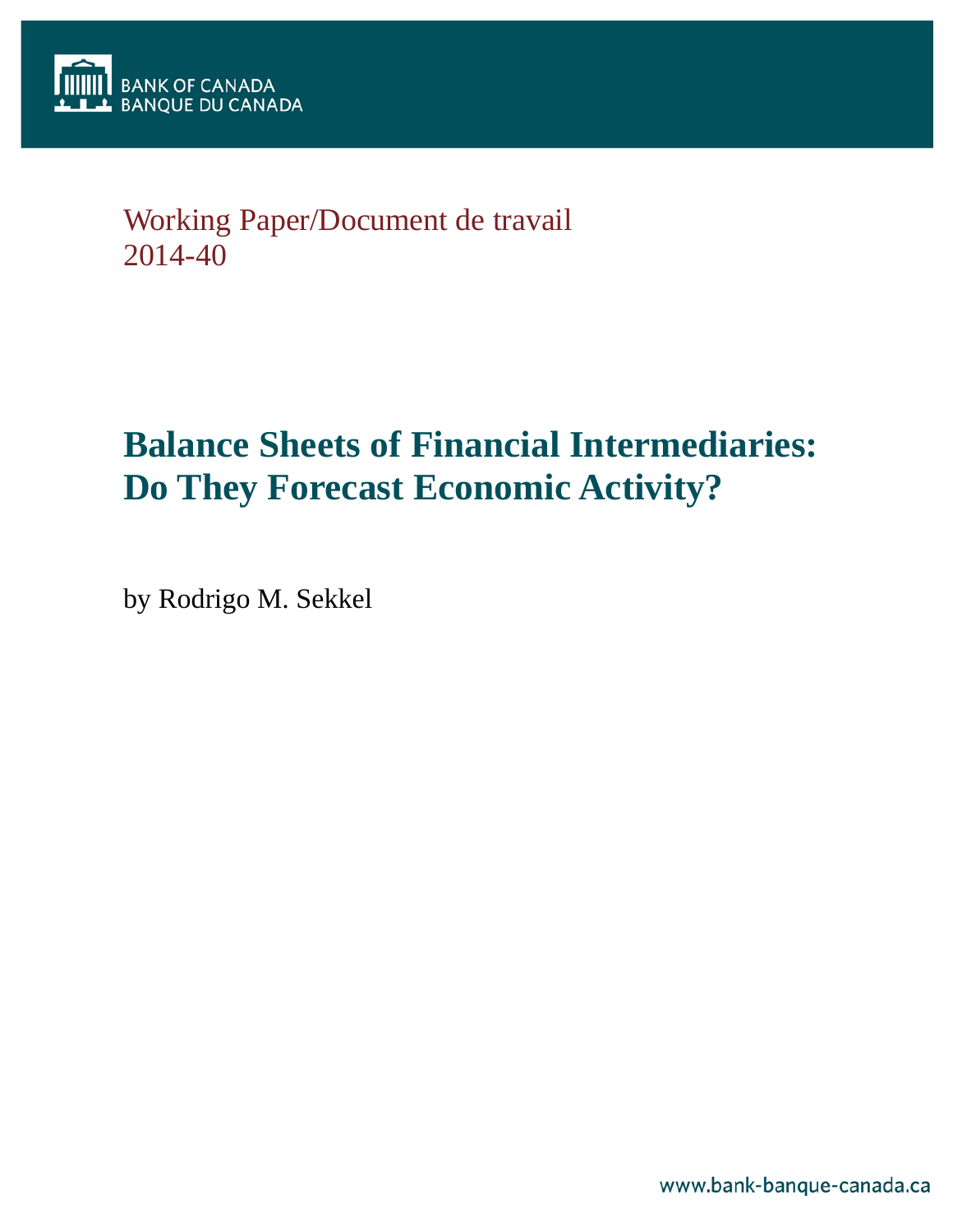Bank of Canada Working Paper 2014-40

September 2014

## **Balance Sheets of Financial Intermediaries: Do They Forecast Economic Activity?**

**by**

**Rodrigo M. Sekkel**

Canadian Economic Analysis Department Bank of Canada Ottawa, Ontario, Canada K1A 0G9 rsekkel@bankofcanada.ca

Bank of Canada working papers are theoretical or empirical works-in-progress on subjects in economics and finance. The views expressed in this paper are those of the author. No responsibility for them should be attributed to the Bank of Canada.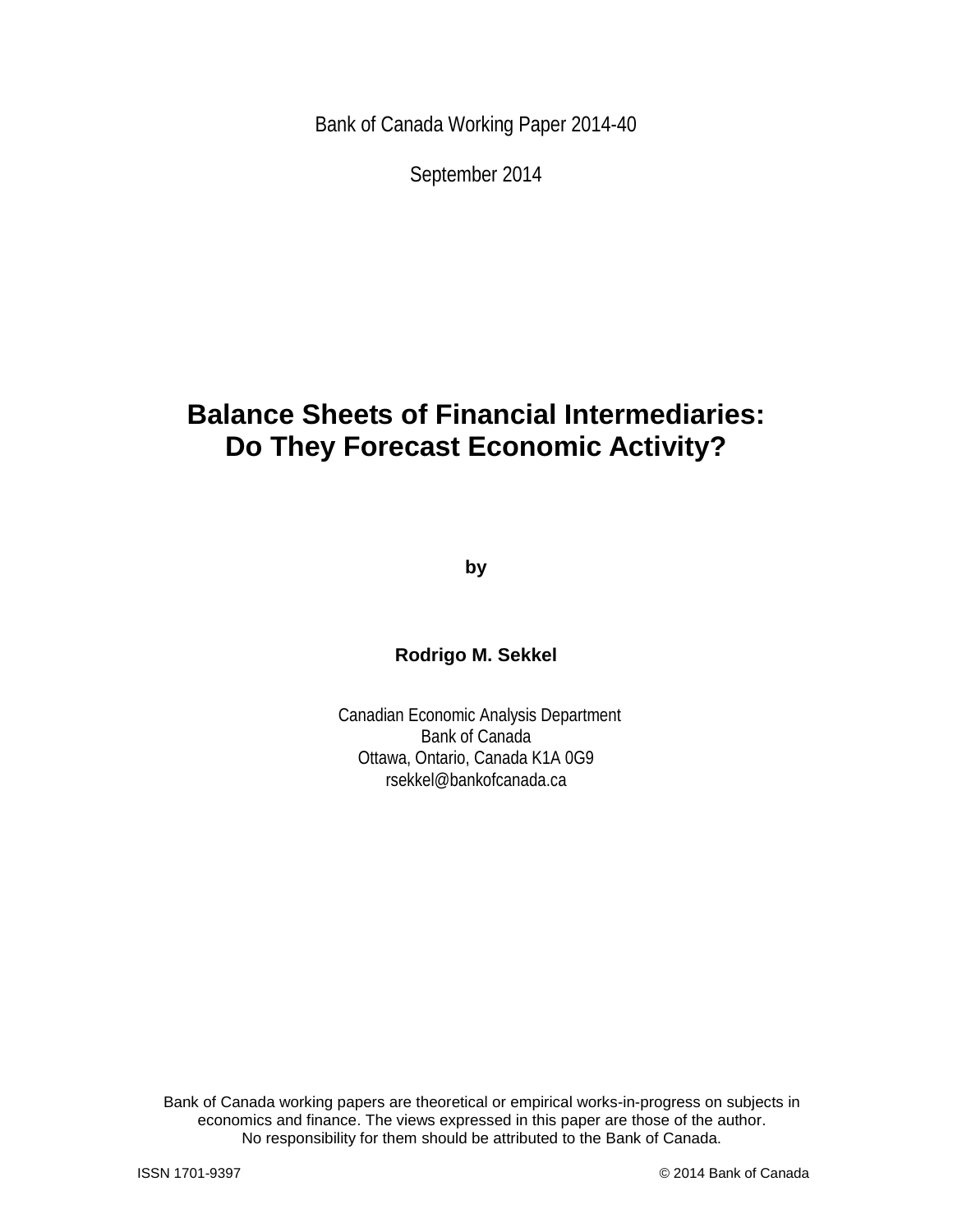## **Acknowledgements**

I thank Natsuki Arai, Laurence Ball, Jon Faust, Glen Keenleyside, Soojin Jo, Jon Samuels, Hyun Song Shin, Jonathan Wright, Sarah Zubairy and two anonymous referees for useful comments and conversations, as well as comments from participants in the 2013 Latin American Econometric Society Meeting, 2013 Midwest Econometrics Group Meeting, 2013 DIW Macroeconomics Workshop, 2013 IWH/CIREQ Macroeconomics Workshop and the 2014 Society for Nonlinear Dynamics and Econometrics.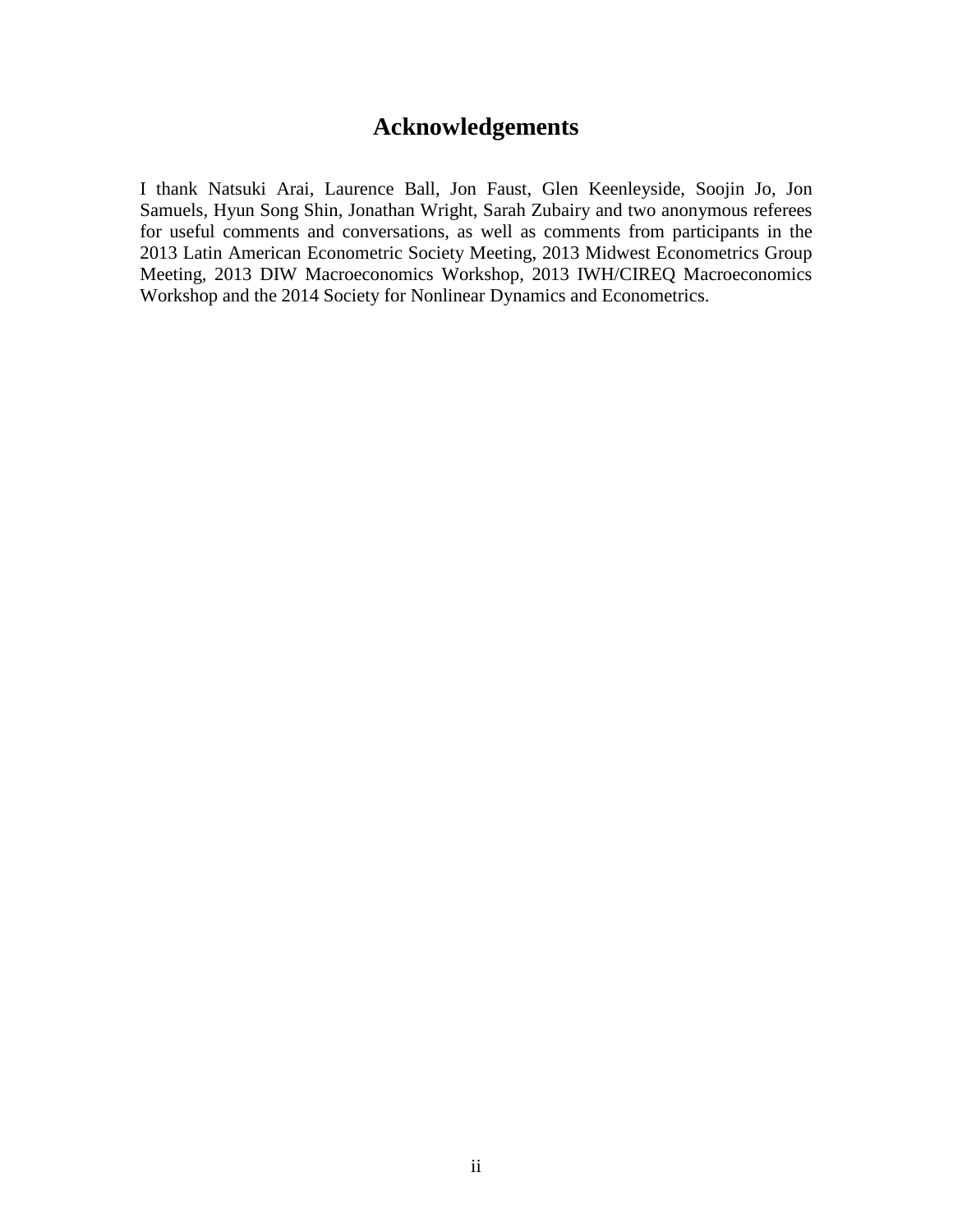### **Abstract**

This paper conducts a *real-time*, out-of-sample analysis of the forecasting power of various aggregate financial intermediaries' balance sheets to a wide range of economic activity measures in the United States. I find evidence that the balance sheets of leveraged financial institutions do have out-of-sample predictive power for future economic activity, and this predictability arises mainly through the housing sector. Nevertheless, I show that these variables have very little predictive power during periods of economic expansions and that predictability arises mainly during the financial crisis period.

*JEL classification: C53 Bank classification: Econometric and statistical methods*

## **Résumé**

Dans cette étude, l'auteur effectue une analyse en temps réel du pouvoir prédictif hors échantillon des données de bilan agrégées de divers intermédiaires financiers relativement à un large éventail de mesures de l'activité économique américaine. Il constate que les bilans des institutions financières à effet de levier permettent de prédire hors échantillon l'évolution future de l'activité économique, et que ce pouvoir se manifeste surtout par le canal du secteur du logement. Néanmoins, il montre que ces variables ont un pouvoir prédictif très faible en période d'expansion économique et que celui-ci apparaît principalement lors de crises financières.

*Classification JEL : C53 Classification de la Banque : Méthodes économétriques et statistiques*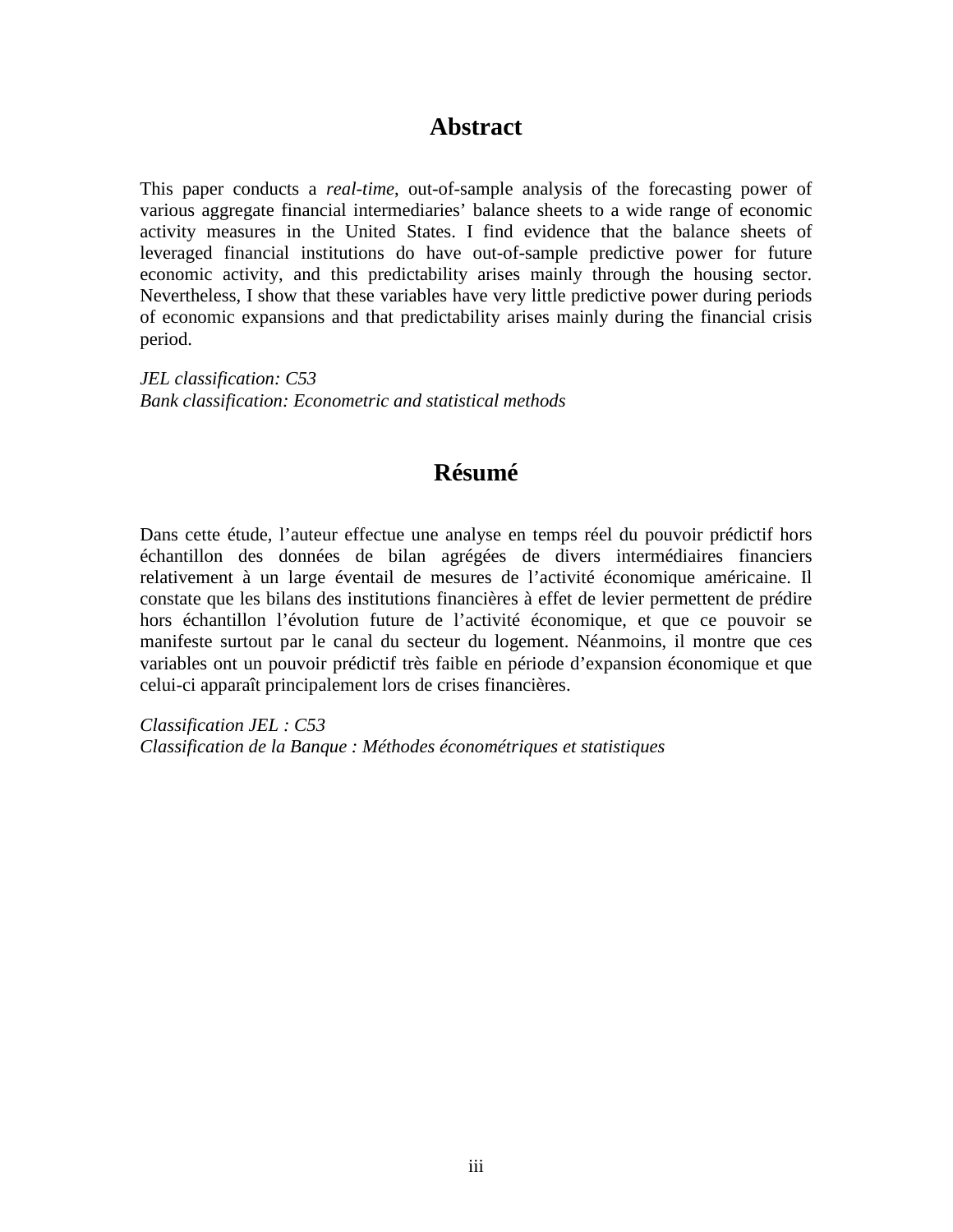### 1 Introduction

The extent of the recent turmoil in financial markets and its long-lasting spillover effects to the real economy has renewed interest in studies of the interaction between credit conditions and the macroeconomy. More meaningfully, it has called attention to the role played by financial intermediaries in the fluctuations of risk premia and economic activity.

This paper conducts a careful examination of the predictive power of different financial intermediaries' balance sheets to future changes in a wide set of economic activity measures in the United States. Unlike previous research, I conduct all my forecasting tests in an out-of-sample, real-time setting. I report evidence that the balance sheets of some financial intermediaries, namely security broker-dealers, and, to a lesser extent, shadow banks, have out-of-sample power in real-time for future economic activity. Nevertheless, I also find that the informational content of the balance sheets are quite unstable, accruing more significantly in recessionary periods, and/or times of financial stress. I then show, using data-rich forecasting methods, that the information contained in these balance sheets is roughly equal to that of traditional macrofinancial series in normal economic environments.<sup>1</sup> On the data front, I contribute to the real-time forecasting literature by constructing a quarterly real-time data set of aggregate financial intermediaries' balance sheets as released quarterly by the Flow of Funds of the Federal Reserve Board.

My results also point to the relevant channels through which fluctuations in financial intermediaries' balance sheets forecast economic growth. I find that the predictive power of these balance sheets for future GDP arises mainly through the housing sector. Fluctuations in broker-dealers' leverage and equity are strong predictors of expected real housing investment growth. This predictability is to a large extent orthogonal to the information contained in traditional macro and financial indicators.

Several papers have recently called attention to the importance of financial intermediaries' balance sheets for the economy. On the theoretical front, a large number of recent papers show how fluctuations in balance sheets of financial intermediaries impact economic activity and amplify economic shocks. Meh and Moran (2010), Christensen et al. (2011) and Sandri and

<sup>&</sup>lt;sup>1</sup>I define normal economic environments as periods absent of recessions and financial crisis.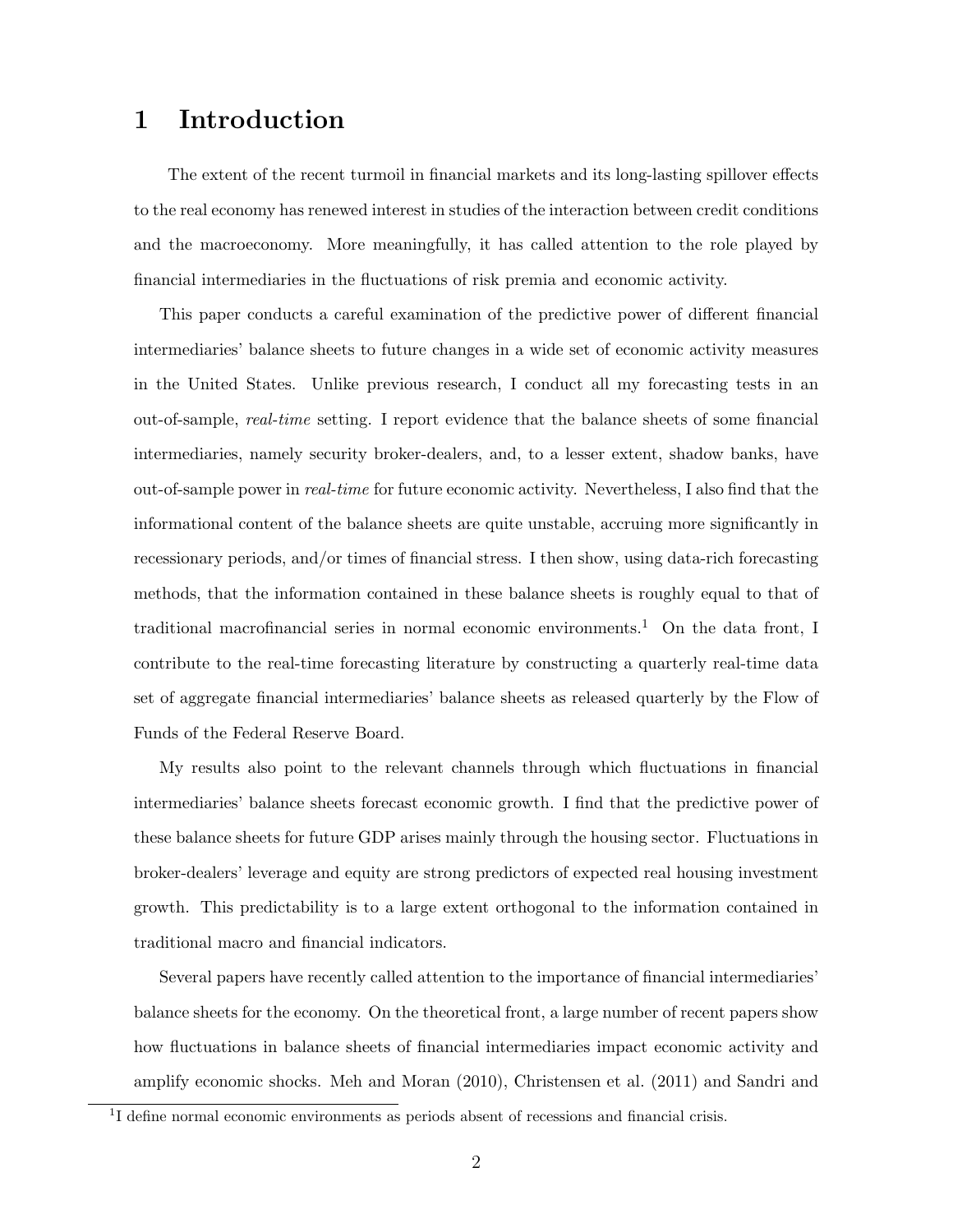Valencia (2013) develop dynamic stochastic general-equilibrium (DSGE) models to study how financial intermediaries' balance sheets may amplify shocks to the economy, as well as become the source of economic activity fluctuations themselves, following significant disturbances to their net worth. These studies generally show that shocks to financial intermediaries' balance sheets have a much more disruptive effect on economic activity than shocks to households' or non-financial firms' balance sheets. This is mainly due to the higher leverage of financial intermediaries, which hinders their ability to buffer shocks to their net worth. Thus, an exogenous shock to financial intermediaries' net worth leads to a high reduction in their riskbearing capacity, resulting in a significant cut in financial intermediation, and hence a fall in economic activity. By this same mechanism, one would expect that shocks to the highly leveraged financial intermediaries, such as broker-dealers, have a stronger potential to impact economic activity than shocks to the commercial banks' balance sheets.<sup>2</sup>

On the empirical side, Adrian and Shin (2010a) is one of the first studies to show that fluctuations in the balance sheets of financial institutions, especially broker-dealers, contain in-sample forecasting power for future GDP growth. Additionally, Adrian et al. (2010) argue that the balance sheets of broker-dealers and shadow banks have information for expected returns of various bond and equity markets in the United States.<sup>3</sup> This result holds in- and out-of-sample, as well as before the financial crisis. Nonetheless, these authors do not study the out-of-sample predictability of economic activity by means of these financial intermediaries' balance sheets. Kollmann and Zeugner (2012), on the other hand, show that the leverage of various sectors of the economy (financial, non-financial firms, and households) has both in-sample and out-of-sample forecasting power for economic activity. I add to their results by considering a real-time setting with additional financial intermediaries, more measures of economic activity, and by conducting a more systematic evaluation of the time-varying out-of-sample forecasting performance of the different models.

<sup>2</sup>For a comparison of the balance-sheet dynamics of commercial banks and broker-dealers, see Adrian and Shin  $(2010b)$  and Nuño and Thomas  $(2013)$ .

<sup>3</sup>Additionally, Adrian et al. (2009) argue that fluctuations in the aggregate balance sheets of broker-dealers forecast exchange rate returns for a large set of countries at weekly, monthly and quarterly horizons, both in- and out-of-sample. Etula (2013) shows that broker-dealers' asset growth forecasts a wide range of commodity prices at quarterly horizons, both in- and out-of-sample.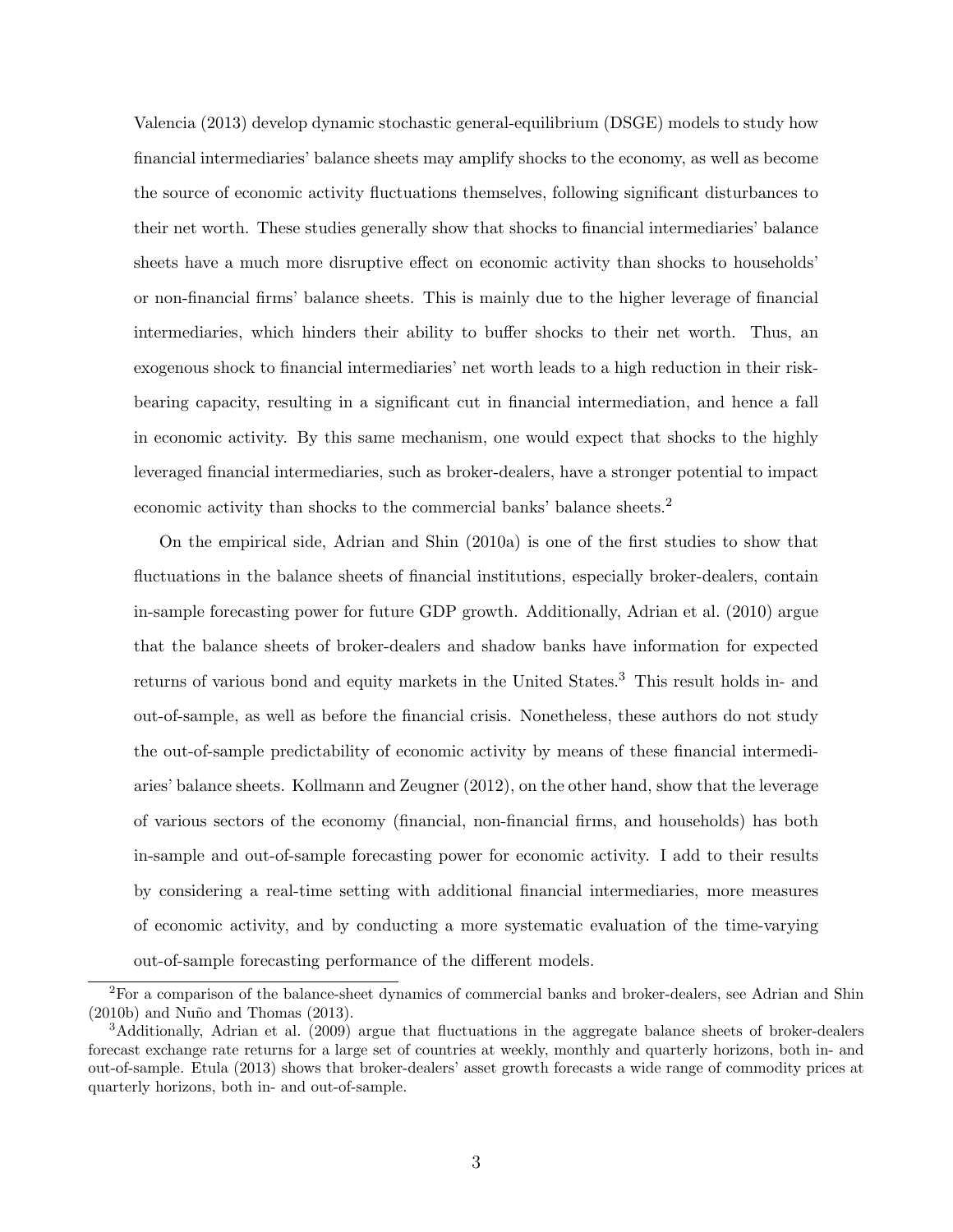The paper is organized as follows. Section 2 discusses the data. Section 3 provides an initial exploration of the forecasting power of balance sheets of financial intermediaries in a simple set-up. The next section explores how the forecasting power of financial intermediaries' balance sheets compares to traditional macroeconomic and financial predictors, and examines its time stability. Section 4 concludes.

## 2 Data

I use quarterly data of financial intermediaries' balance sheets, and macroeconomic and financial indicators from 1985Q1 to 2010Q4, to study the predictability of a diverse group of economic activity variables, namely: gross domestic product, industrial production, non-farm payroll, real private investment, real housing investment, and durable consumption. In this section, I detail how I constructed my financial intermediaries' balance sheets, as well as macrofinancial data set.

In assessing the marginal predictive content of financial variables for real activity using real-time data, an important issue is that the latter are constantly being revised. I follow Faust and Wright (2009) and use the data as recorded two quarters after the quarter to which the data refer as the realized value. For the national income and product accounts data, this corresponds to the data as recorded in the second revision.

#### 2.1 Financial intermediaries' balance-sheet data

I investigate the predictive power of aggregate balance-sheet fluctuations of the following financial intermediaries: (i) commercial banks (CB), comprising commercial banks, credit unions and savings institutions; (ii) securities broker-dealers  $(BD)$ ; (iii) shadow banks  $(SB)$ , comprising issuers of asset-backed securities, finance corporations and funding corporations; and (iv) agency- and government-sponsored enterprise (GSE)-backed mortgage pools.<sup>4</sup> Table

 $<sup>4</sup>(i)$  Commercial banks are financial institutions that raise funds through demand and time deposits as well</sup> as from other sources, such as federal funds purchases and security repurchase agreements, funds from parent companies, and borrowing from other lending institutions, and use the funds to make loans, primarily to businesses and individuals, and to invest in securities. (ii) Broker-dealers are financial institutions that buy and sell securities for a fee, hold an inventory of securities for resale, or do both. (iii) Issuers of asset-backed securities (ABS) are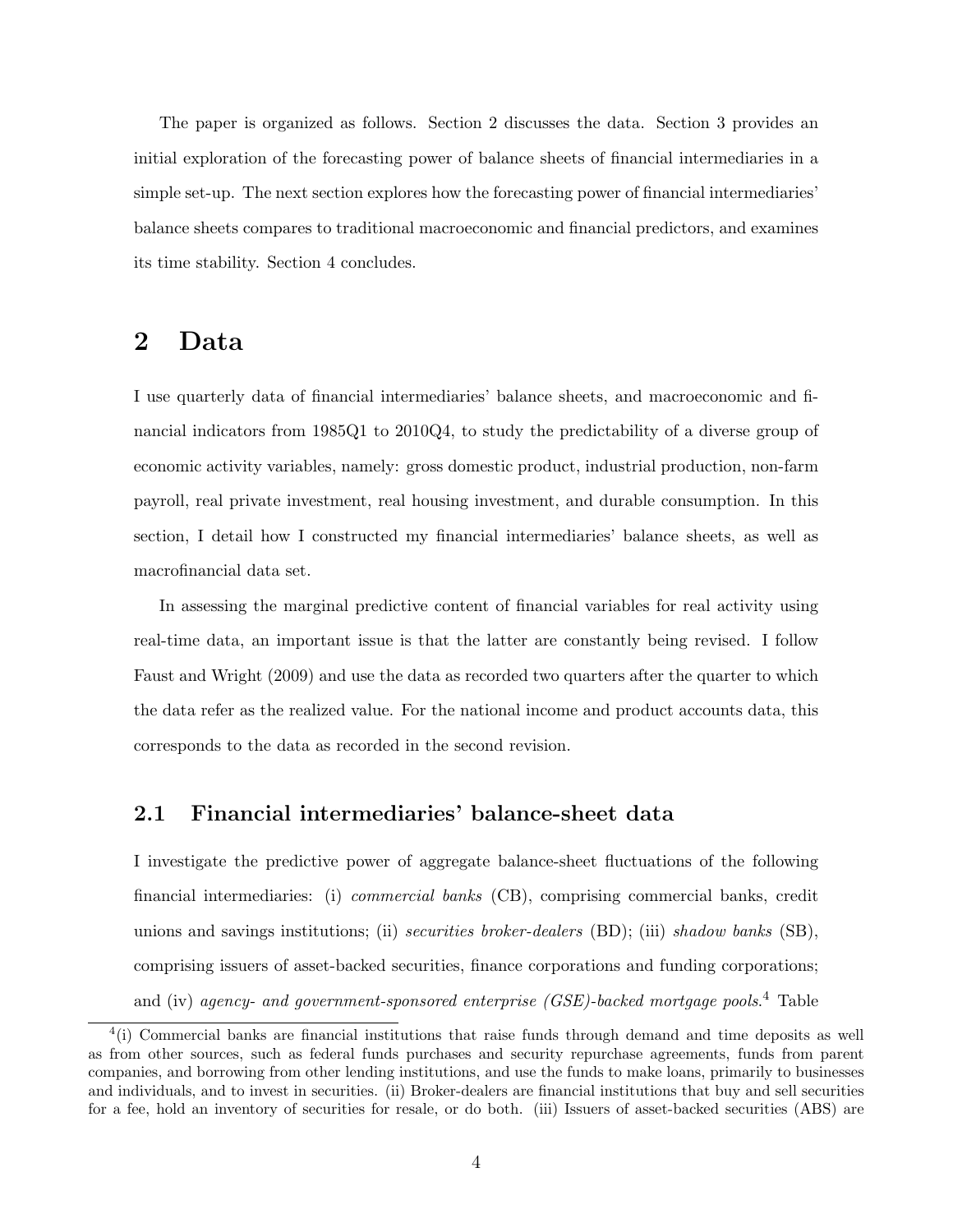1 details the composition of all balance-sheet variables. For each financial intermediary, I collect data on total financial assets  $(A)$  and liabilities. Equity  $(E)$  is then calculated as assets minus liabilities (A-L). Leverage is defined as assets over equity  $(L=A/E)^5$ .

Contrary to most financial variables, which are not usually revised, but akin to standard macroeconomic data, the Flow of Funds data are subject to data revisions. Hence, in order to analyze the performance of the balance-sheet variables in a real-time setting, as the data were available to the forecaster at each period of time, I recovered vintage data available at the Federal Reserve Board website back to June 1999, the first available real-time vintage available. That date, then, is the starting period of my out-of-sample exercise. There is a trade-off in forecasting exercises on how to split the sample between the in-sample period for initial parameter estimation, and the out-of-sample evaluation period.<sup>6</sup> My choice of the starting period for the out-of-sample forecasts is determined by data availability. The models are estimated with data starting in March 1985. It was during this period, as shown by Adrian and Shin (2008, 2010a), which coincides with the "Great Moderation," that the market-based financial system became more prominent in the provision of credit in the economy.

Figure 1 plots the annual growth rate rate of all financial intermediaries' balance sheets, as recorded in the 2010Q4 vintage. Table 2 reports summary statistics. Broker-dealers', shadow banks' and mortgage pools' asset growth rates are, on average, significantly higher and more volatile than the ones for commercial banks. For example, whereas the average annual growth rate of Commercial Banks assets is 6.5% with a 3.5% standard deviation, that for broker-dealers is 14.9% with a standard deviation of approximately 21%.

special purpose vehicles (SPVs) that hold pools of assets (usually loans) in trust and use them as collateral for issuance of ABS. (iv) Agency- and GSE-backed mortgage pools are a group of mortgages used as collateral for a mortgage-backed security. For a full description of these financial intermediaries, see the Financial Accounts Guide at http://www.federalreserve.gov/apps/fof/.

<sup>&</sup>lt;sup>5</sup>All variables are available at the Federal Reserve Bank Flow of Funds data. See http://www.federalreserve.gov/releases/z1/default.htm.

<sup>&</sup>lt;sup>6</sup>Rossi and Inoue (2012) propose a methodology for evaluating out-of-sample forecasting performance that is robust to window size.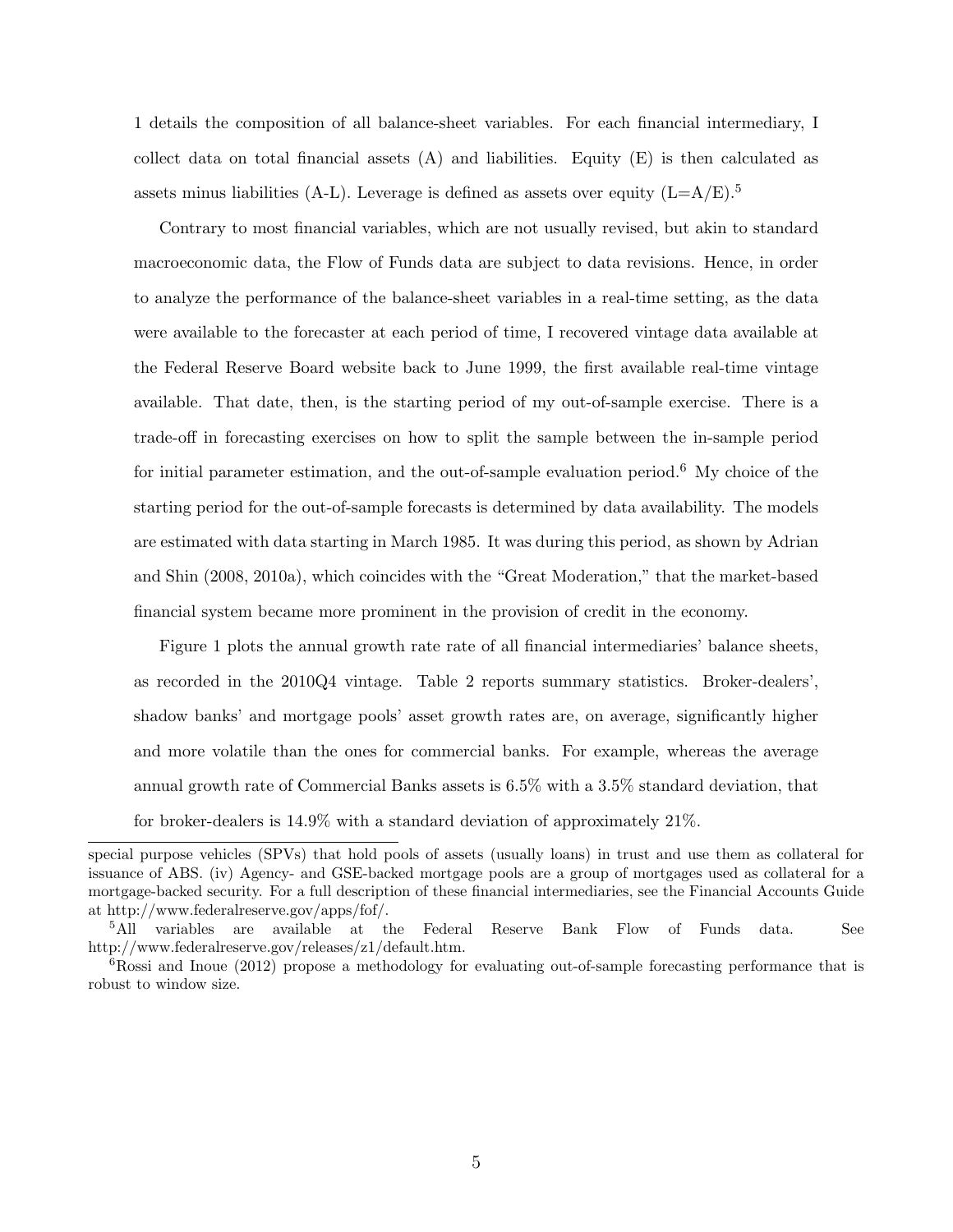#### 2.2 Macroeconomic and financial series

In order to compare the predictability provided by the aggregate financial intermediaries' balance-sheet variables to more traditional predictors, I construct a panel of commonly used macroeconomic and financial predictors of economic activity. Since I estimate the models with only real-time data, the panel is composed of significantly more financial than macroeconomic series: the number of potential financial predictors (which are not revised) is higher than the number of commonly available real-time macroeconomic series. All macro series were obtained with the Federal Reserve Bank of Philadelphia Real-Time Dataset for Macroeconomists. All the financial series refer to the last day of the second month of each quarter. Table 3 lists the data used, as well as the transformation applied to each series in order to ensure stationarity. In total, I use 15 macroeconomic series, 60 financial predictors and 8 different balance-sheet measures from 4 different financial intermediaries' sectors.

## 3 Forecasting models

I start by examining whether simple predictive regressions augmented with balance-sheet variables provide more accurate forecasts than the simple autoregressive model.

Let  $y_t$  be the annualized growth rate from  $t-1$  to  $t$  of the variable to be forecasted, and  $x_{it}$  the  $n \times 1$  predictor vector.  $y_{t+h}$  is the h-step-ahead value of the cumulative growth rate to be forecasted,  $y_{t+h} = \sum_{i=0}^{h} y_{t+i}/h$ . I estimate the following model for each financial intermediary's balance-sheet variable separately:

$$
y_{t+h} = \alpha + \sum_{j=1}^{P} \beta_i y_{t-j} + \gamma x_{i,t} + \varepsilon_{t+h},
$$
\n(1)

where  $y_t$  is the economic activity being forecasted;  $x_{i,t}$  is the additional balance-sheet variable in question. The horizon of the forecast is defined by h. I estimate the above models for  $h =$  $0, 1, 2, 3$  and 4 quarters ahead. The lag order P of the autoregressive term is defined by the Bayesian information criterion (BIC).

In order to evaluate the forecasts, I initially report the root mean squared prediction error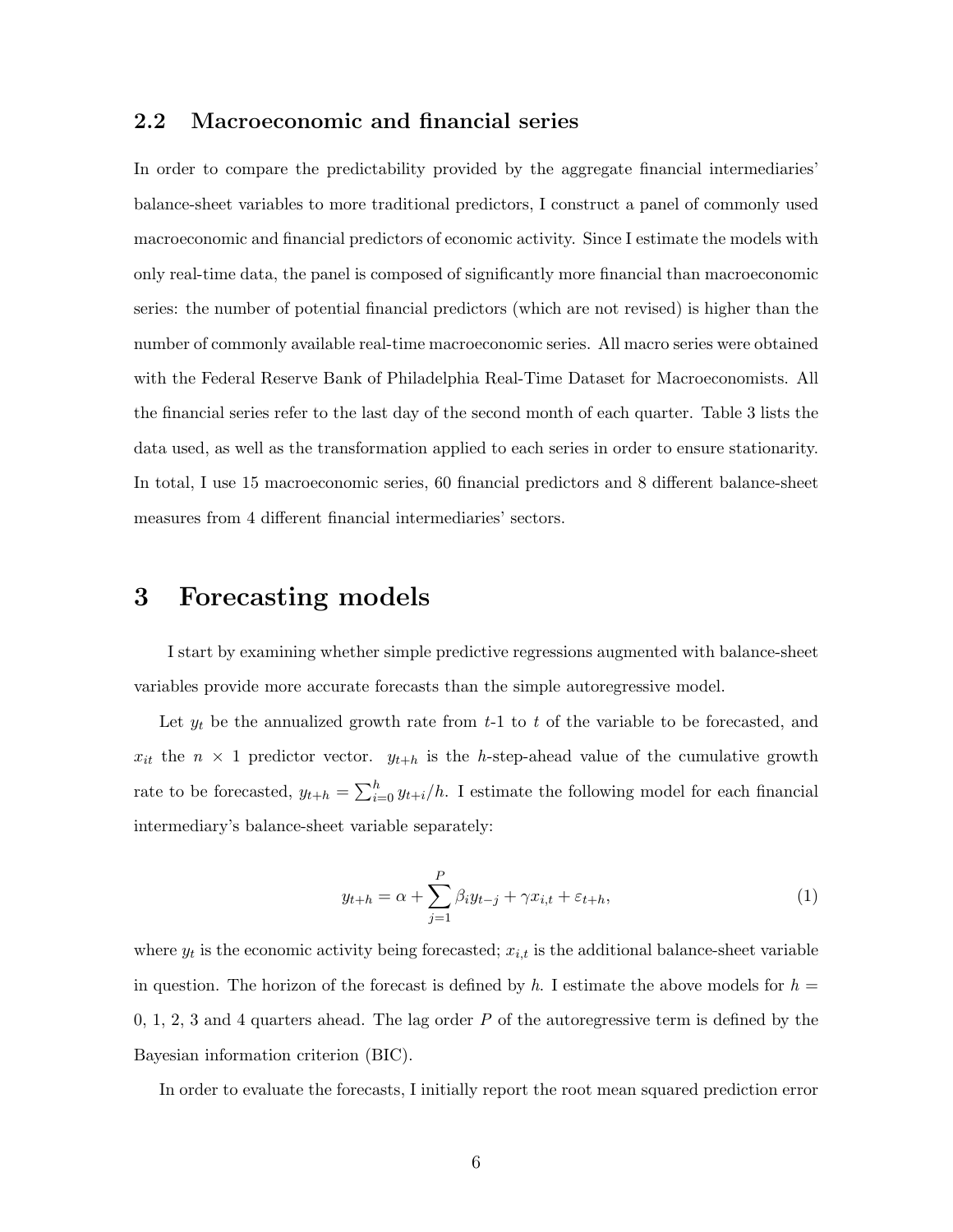(RMSPE), defined as

$$
RMSE^{h} = \sqrt{\frac{1}{T} \sum_{t=1}^{T} (\hat{y}_{t+h} - y_{t+h}^{*})},
$$

where  $\hat{y}_{t+h}$  is the forecast,  $y_{t+h}^*$  is the variable as observed two quarters after the quarter to which the data refer, and  $T$  is the number of out-of-sample forecasts.

In order to test whether the ratios of the RMSPEs are different from unity when comparing the financial intermediaries' balance-sheet forecasts to the benchmark autoregressive (AR) model, I use the Diebold and Mariano (1995) equal predictive accuracy test. It is known that when forecasting models are nested, and hence equal in population under the null hypothesis, the Diebold-Mariano test statistic has a non-standard asymptotic distribution. Clark and McCracken (2001) and McCracken (2007) provide additional tests to compare nested models. Nevertheless, Clark and McCracken (2013) show that, in finite samples, the traditional Diebold-Mariano test statistic provides a good-sized test, even in the case of nested models, when the correction suggested by Harvey et al. (1997) is used. This approach to inference is also followed by Faust and Wright (2013) when forecasting inflation.

Table 4 shows the results of these initial forecasts. Mixed results are found for the various balance-sheet variables. I find evidence that balance-sheet measures associated with security broker-dealers have a significant forecasting power for some of the economic activity indicators. There is no evidence that commercial banks' balance sheets provide any information for forecasting the economic indicators examined here. The inclusion of commercial banks' and mortgage pools' balance sheets most often leads to higher RMSPE than the ones from the benchmark AR models, though this is often not significant, especially for mortgage pools. This result is consistent with previous findings by Adrian et al. (2010), who find that the informational content of balance-sheet variables for economic activity and risk premia in equity and bond markets is mainly concentrated in the highly leveraged broker-dealers financial intermediaries.

Among the different broker-dealers' balance-sheet variables (asset, leverage and equity growth), it is also noteworthy that measures of equity and leverage are significantly more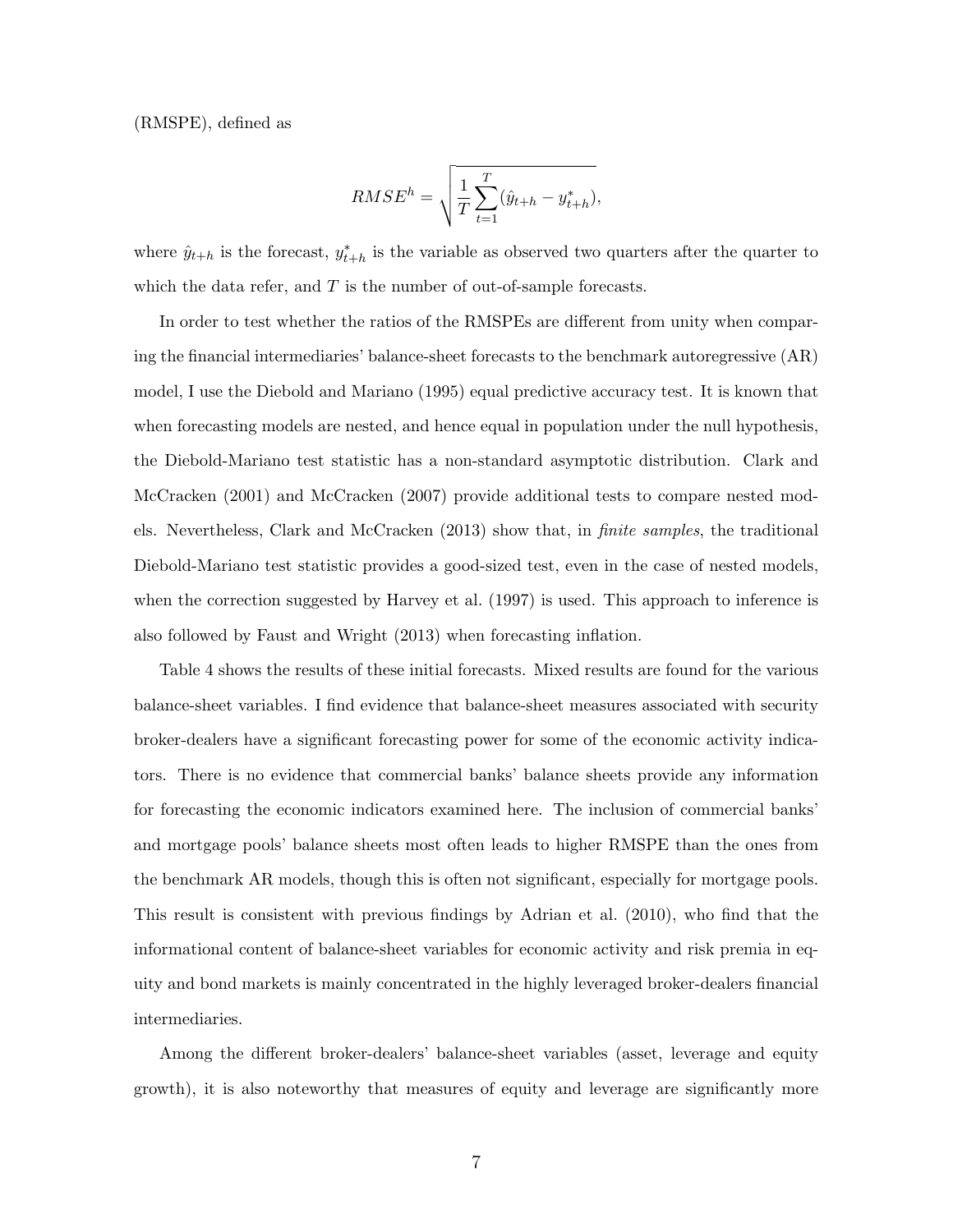informative than total financial assets for future economic activity . By contrast, there is no evidence that measures of broker-dealers' asset growth lead to any gains in forecast accuracy.

Table 4 shows that broker-dealers' leverage growth improves upon the autoregressive benchmark by about 10% for the 4-quarter-ahead forecasts for GDP growth. For the remaining variables forecasted, these gains are in the range of 5 to 9%, but these are rarely significant. The biggest forecasting gains are for housing investment, where broker-dealers' equity leads to a significant 15% reduction in the RMSPE. These results indicate that the predictability of broker-dealers' equity and leverage for GDP growth comes mainly from their ability to predict the housing sector.

#### 3.1 Balance sheets and other macro and financial predictors

The simple models proposed in the previous section analyze whether financial intermediaries' balance sheets provide additional information over the benchmark AR model when forecasting economic activity. Next, I examine how the information contained in these balance sheets compares to other traditional macroeconomic and financial variables commonly used as predictors of economic activity. I use factor analysis in order to summarize the information of the real-time macroeconomic and financial data set. I then analyze whether the financial intermediaries' balance sheets provide information over and above these factors.

Consider the following forecasting model:

$$
y_{t+h} = \alpha + \sum_{j=1}^{P} \beta_i y_{t-j} + \sum_{i=1}^{m} \theta_i \hat{f}_{i,t} + \varepsilon_{t+h},
$$
\n(2)

where  $\{\hat{f}_{i,t}\}_{i=1}^m$  are the first m estimated principal components of the  $r\times 1$  vector of unobserved factors  $F_t$  in the following factor model:

$$
X_{it} = \lambda_i F_t + \epsilon_{it}.\tag{3}
$$

The macroeconomic and financial panel data are denoted by  $X_{it}$ ,<sup>7</sup>  $\lambda_i$  are the factor loadings and  $\epsilon_{it}$  are idiosyncratic shocks. The above model is the traditional diffusion index forecasting

 ${}^{7}X_{it}$  does not include any financial intermediaries' balance-sheet data.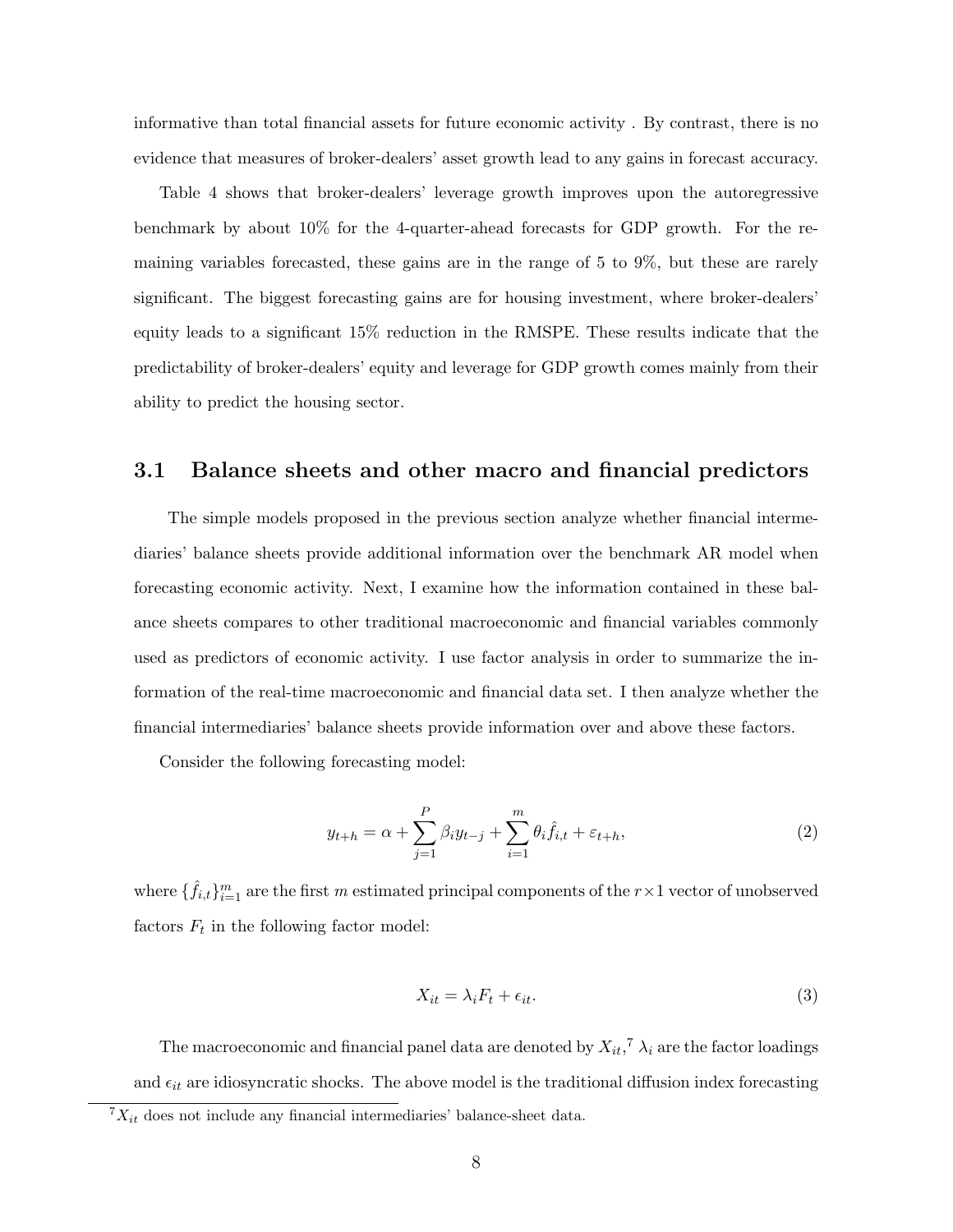framework of Stock and Watson (2002). In order to generate forecasts with diffusion indices, one needs to choose the number of factors to be included in the forecasting regression. For the sake of parsimony, I restrict myself to forecasting regressions with the first three factors  $F_{1:3,t}.$ 

I first examine how forecasting regressions augmented with the macrofinancial factors, as in equation (2), and estimated with my real-time data set, compare with the benchmark AR model. Table 5 shows the results for this comparison. As in Bernanke and Boivin (2003) and Faust and Wright (2009), I find no gains in forecast accuracy over the benchmark AR model for the factor-augmented forecasts. As shown by these papers, the real-time nature of the data is not responsible for the factor model's poor results. The fact that my panel is relatively small compared to the data sets traditionally used for factor analysis, as well as the fact that it significantly overrepresents financial data to the detriment of other macroeconomic indicators, might explain the factor forecasts' overall poor results.

Next, I examine how the forecasts generated by the financial intermediaries' balancesheet models as in equation  $(1)$  compare with the macrofinancial factors in equation  $(2)$ . Table 6 summarizes the results. I find similar improvements over the factor forecasts as for the benchmark AR models. Nevertheless, most of these improvements are not statistically significant. A notable exception is again the housing sector, where the gains from forecasting with broker-dealers' and shadow banks' balance sheets at longer horizons are also large and significant. As in the previous subsection, I find that the forecasting power of financial intermediaries' balance sheets is concentrated in the sectors most sensitive to credit conditions, such as housing and durable goods consumption.

## 3.2 When do (not) financial intermediaries' balance sheets add information?

In the previous section, I showed that models augmented with broker-dealers' leverage and equity growth, as well as shadow banks' asset growth, provide significant forecasting power beyond that already contained in traditional macroeconomic and financial series for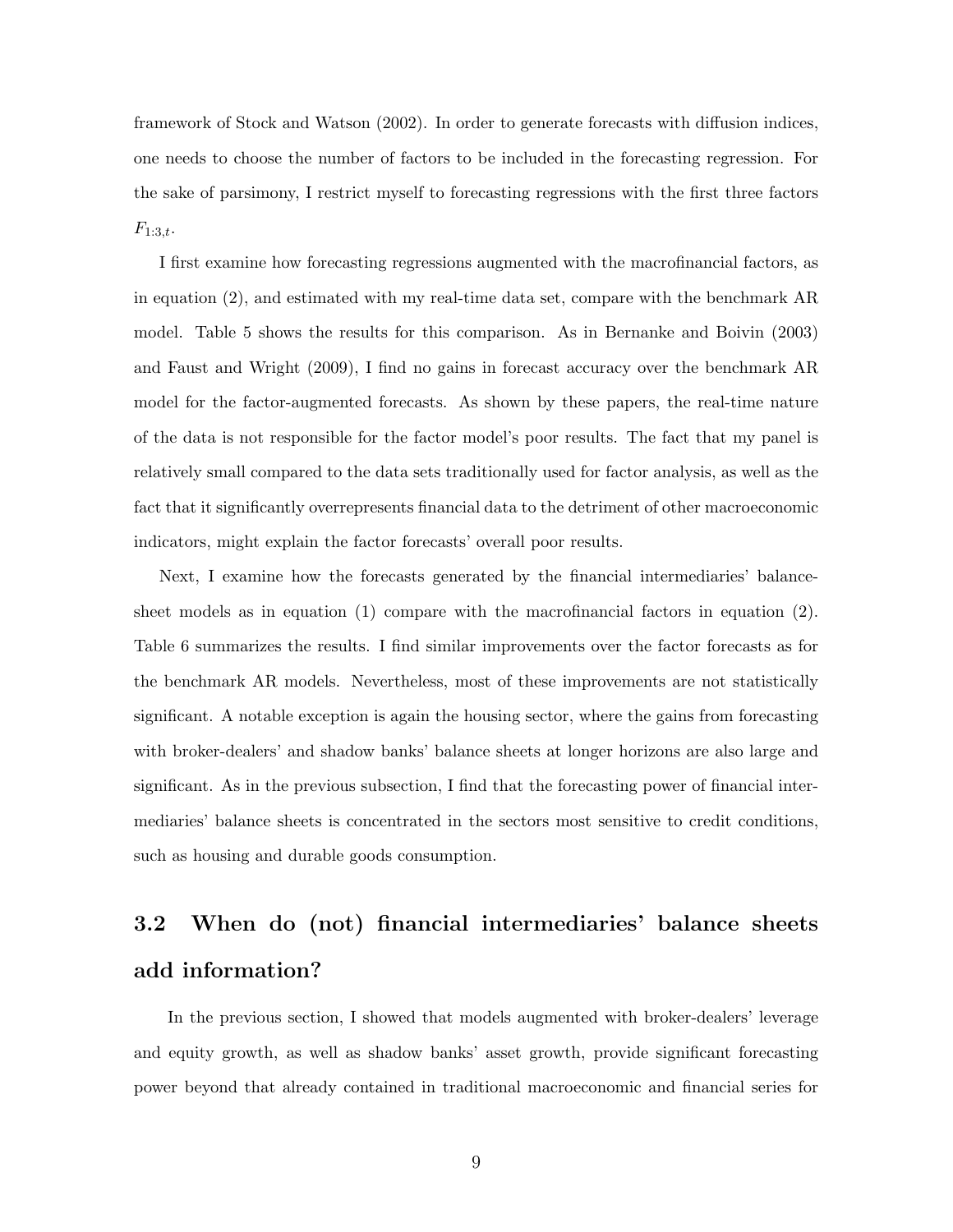future economic activity. Nevertheless, forecasting regressions have recently been shown to suffer from significant instabilities, as highlighted by Giacomini and Rossi (2010). Hence, one could envision a situation where forecasting models augmented with financial intermediaries' balance-sheet variables provide more forecasting power during certain times, such as in periods marked by financial volatility, than in periods characterized by financial tranquility.

#### 3.2.1 Evidence from Giacomini and Rossi (2010) fluctuation tests

In order to capture the time variation in the relative forecasting performance of these financial intermediaries' balance sheets, I apply Giacomini and Rossi (2010) fluctuation tests for forecast comparisons in unstable environments. Rossi and Sekhposyan (2010) apply the fluctuation tests to a wide range of models for predicting U.S. GDP growth and inflation. They find that most of the predictors either completely lost or had their predictive ability strongly diminished after the mid-1970s.

The focus of Giacomini and Rossi (2010) is the local relative predictive ability of two competing forecasting models:

$$
rMSFE_t = \frac{1}{m} \bigg( \sum_{j=t-m/2}^{t+m/2} \hat{\epsilon}_{t+h}^2 - \sum_{j=t-m/2}^{t+m/2} \hat{\eta}_{t+h}^2 \bigg),\tag{4}
$$

where  $\hat{\epsilon}_t$  and  $\hat{\eta}_t$  are the out-of-sample forecast errors of the first (balance sheet) and second (AR) models, respectively. I construct rolling estimates of the relative mean square forecast errors (rMSFE) using a two-sided window  $(m)$  of 20 quarters to depict the time variation in the performance of the financial intermediaries' balance-sheet models relative to that of the simple AR model.<sup>8</sup>

The fluctuation tests are based on the following rescaled version of the rMSFE statistic:

$$
F_{t,m}^{OOS} = \hat{\sigma}^{-1} m^{-1/2} \bigg( \sum_{j=t-m/2}^{t+m/2} \hat{\epsilon}_{t+h}^2 - \sum_{j=t-m/2}^{t+m/2} \hat{\eta}_{t+h}^2 \bigg),\tag{5}
$$

where  $\hat{\sigma}^2$  is a heteroscedasticity and autocorrelation consistent estimator of the variance  $\sigma^2$ . The null hypothesis of the tests is that the forecasting performance of both models is 8 In the appendix, I test the robustness of the results to different window sizes.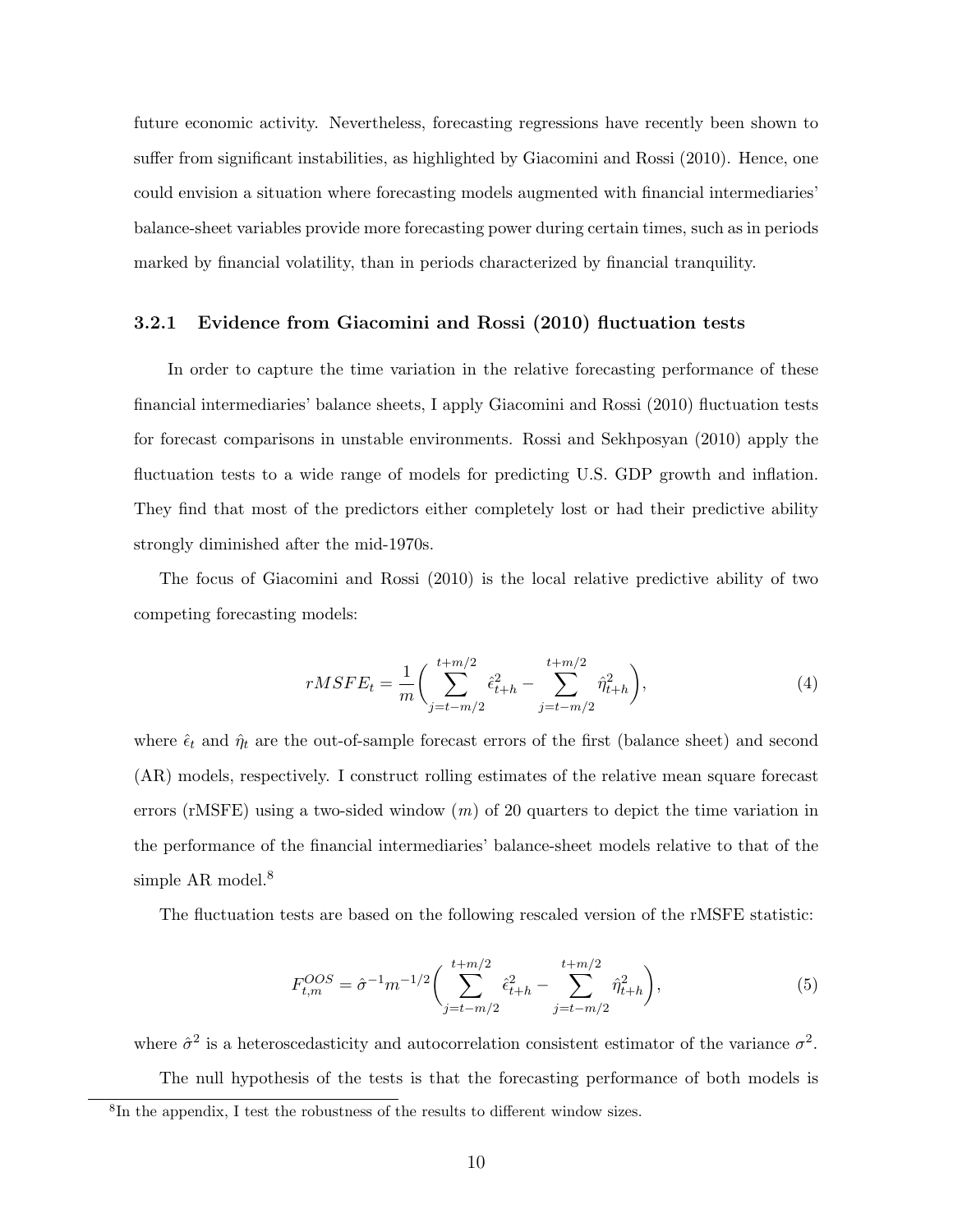equal at each period,

$$
H_0: E(\hat{\epsilon}_t^2 - \hat{\eta}_t^2) = 0.
$$
 (6)

Giacomini and Rossi (2010) show how to approximate the distribution of the fluctuation tests by functionals of Brownian motions and provide critical values for different significance levels and window and sample sizes.

Figures 2 to 7 plot the results of the tests, as well as their 10% critical values. Each figure shows the results for tests conducted with regressions using one financial intermediary's balance-sheet variable at a time, as in equation (1). By plotting the time variation in the  $F_{t,m}^{OOS}$  statistic together with the critical values, one can easily see the periods of time when the statistic crosses the critical values, signalling that the financial intermediaries' balance-sheet models outperformed, or were outperformed by, the simple AR benchmark.

It is clear from the figures that balance sheets from commercial banks and mortgage pools have no forecasting power throughout the whole forecasting sample. For many of the indicators, models including commercial banks' leverage and equity produce forecasts that are actually statistically inferior to the benchmark AR from 2005 to early 2007.

The figures also show that there is a substantial time variation in the forecasting performance of broker-dealers' equity and leverage growth for economic activity. Whereas fluctuation tests indicate that their forecasting performance was no better than the benchmark AR model in the first part of the sample, they also show a significant increase in forecasting power during the last financial crisis and following great recession.

It is also interesting to note that broker-dealers' equity and leverage growth not only have a higher forecasting power for housing investment, but that this forecasting power also arises significantly earlier than for other predicted variables. The fluctuation test signals the superiority of the broker-dealers' equity growth model over the benchmark AR as early as the first semester of 2007.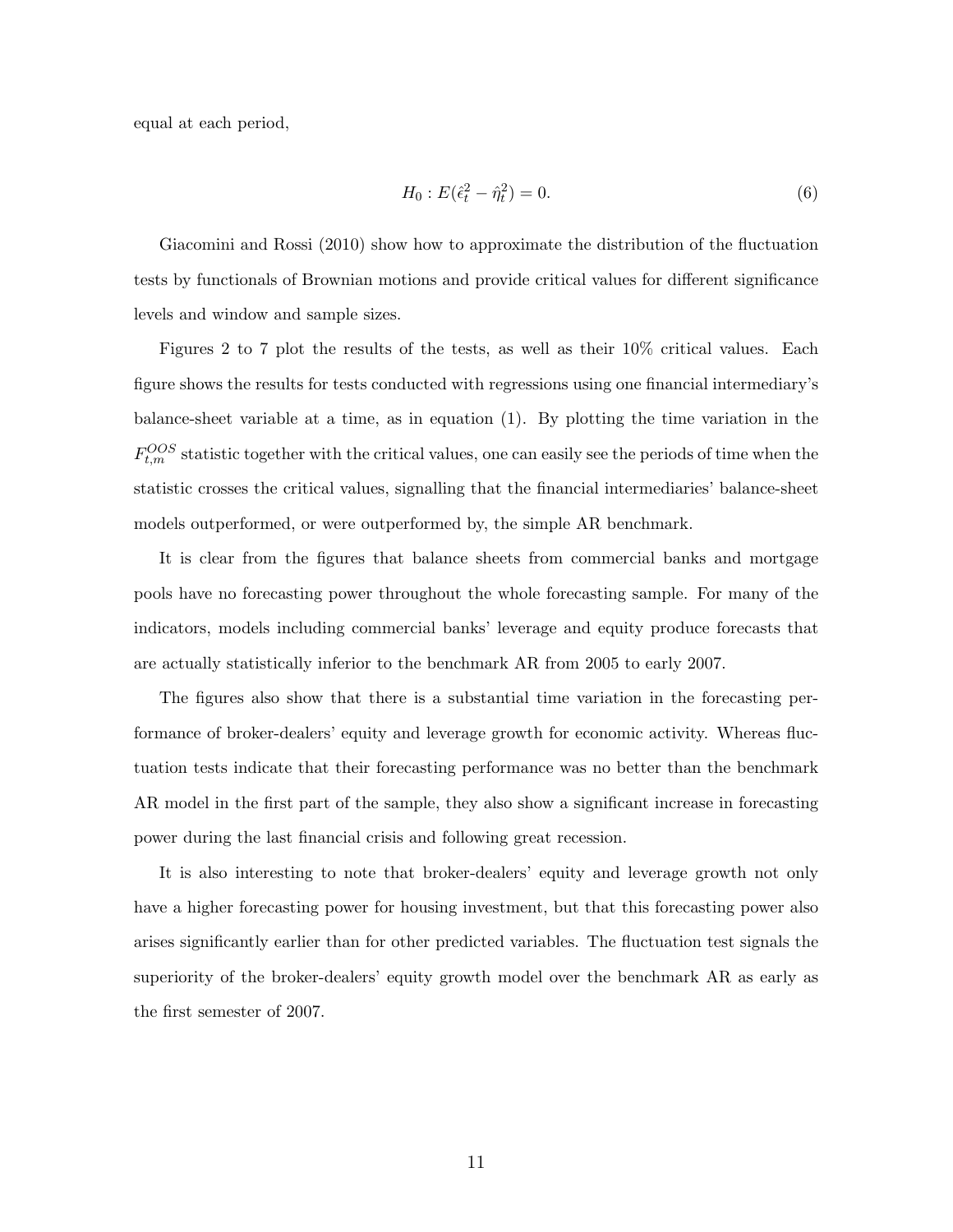#### 3.3 Real-time vs. revised data

In order to clarify the importance of real-time data for the balance sheet of the financial intermediaries, this section contrasts the results obtained with real-time data and the ones estimated with the revised data of balance sheets and macroeconomic aggregates, as they were observed in the last quarter of 2010.

Results are shown in Table 7. There is little difference in the RMSPE ratios estimated with fully revised data, as in Bernanke and Boivin (2003) and Faust and Wright (2009). In most cases, the financial intermediaries' balance sheet-models with revised data compare slightly worse with the benchmark AR models than in the fully real-time case. Nevertheless, the conclusion that broker-dealers' equity and leverage growth are the most informative predictors of future economic activity is robust to the use of real-time or revised data.

## 4 Conclusion

This paper has conducted a time-varying, out-of-sample, real-time analysis of the predictive power of various aggregate financial intermediaries' balance sheets for a range of economic activity indicators in the United States. I find that significant forecasting power is restricted to balance sheets from the more leveraged financial sector, namely broker-dealers. I also show that there are significant forecasting instabilities in the performance of balance-sheet models. Through Giacomini and Rossi (2010) fluctuation tests, I find that the positive performance of broker-dealers' balance-sheet forecasting models occurs mainly during the crisis period.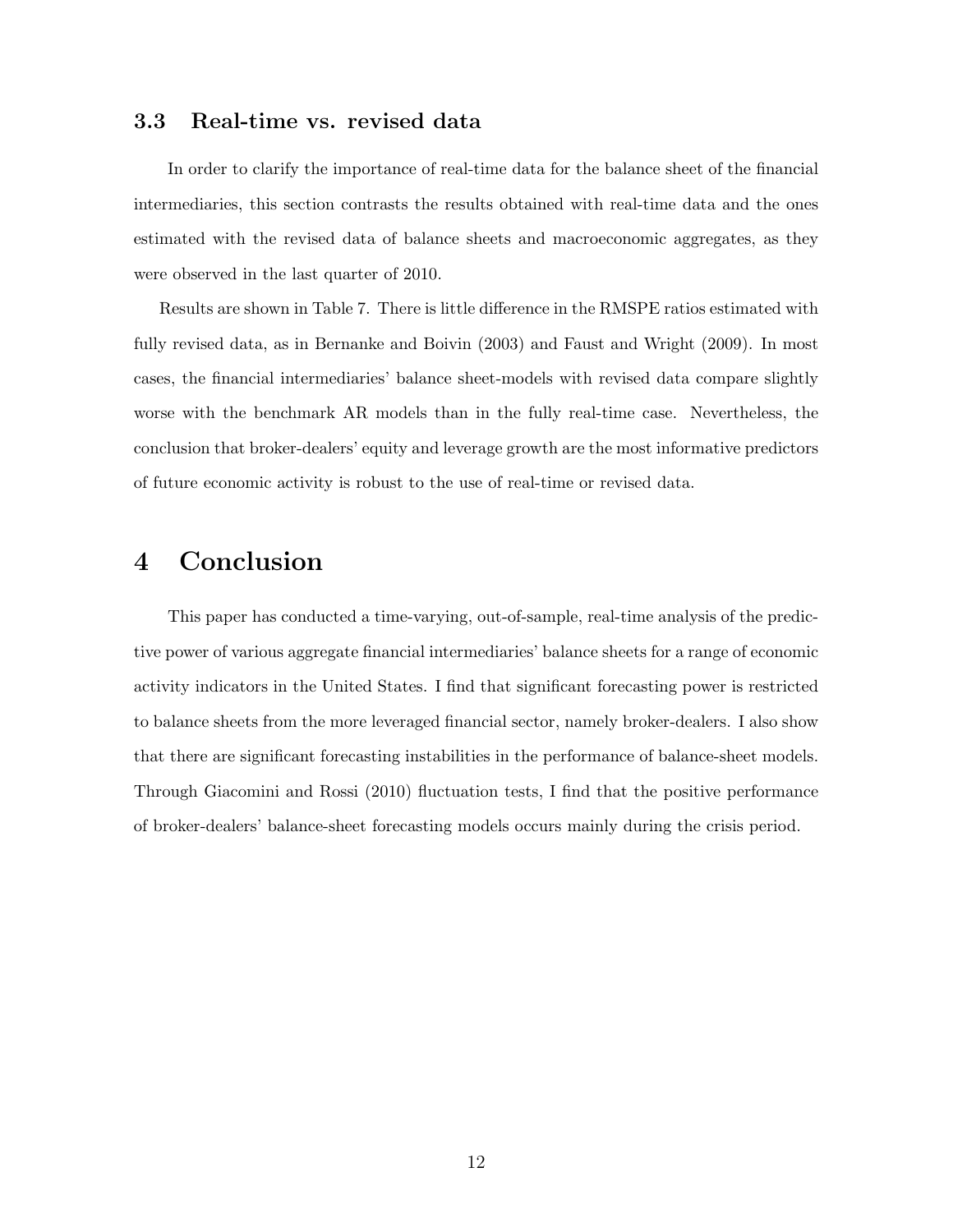## References

- ADRIAN, T., E. ETULA, AND H. S. SHIN (2009): "Risk appetite and exchange rates," Federal Reserve Bank of New York Staff Report, 361.
- ADRIAN, T., E. MOENCH, AND H. S. SHIN (2010): "Financial intermediation, asset prices, and macroeconomic dynamics," Federal Reserve Bank of New York Staff Report, 422.
- ADRIAN, T. AND H. SHIN (2008): "Financial Intermediaries, Financial Stability, and Monetary Policy," Staff Report, Federal Reserve Bank of New York.
- Adrian, T. and H. S. Shin (2010a): "Chapter 12 Financial Intermediaries and Monetary Economics," in Handbook of Monetary Economics, ed. by B. Friedman and M. Woodford, Elsevier, vol. 3 of Handbook of Monetary Economics,  $601 - 650$ .

 $-$  (2010b): "Liquidity and leverage," *Journal of Financial Intermediation*, 19, 418–437.

- BERNANKE, B. AND J. BOIVIN (2003): "Monetary policy in a data-rich environment," Journal of Monetary Economics, 50, 525–546.
- CHRISTENSEN, I., C. MEH, AND K. MORAN (2011): "Bank leverage regulation and macroeconomic dynamics," Bank of Canada Working Paper 2011-32.
- Clark, T. and M. McCracken (2001): "Tests of equal forecast accuracy and encompassing for nested models," Journal of Econometrics, 105, 85–110.
- $-$  (2013): "Chapter 20 Advances in Forecast Evaluation," in Handbook of Economic Forecasting, ed. by G. Elliott and A. Timmermann, Elsevier, vol. 2, Part B of Handbook of Economic Forecasting, 1107–1201.
- DIEBOLD, F. AND R. MARIANO (1995): "Comparing predictive accuracy," Journal of Business and Economic Statistics, 13, 253–263.
- ETULA, E. (2013): "Broker-dealer risk appetite and commodity returns," *Journal of Finan*cial Econometrics, 11, 486–521.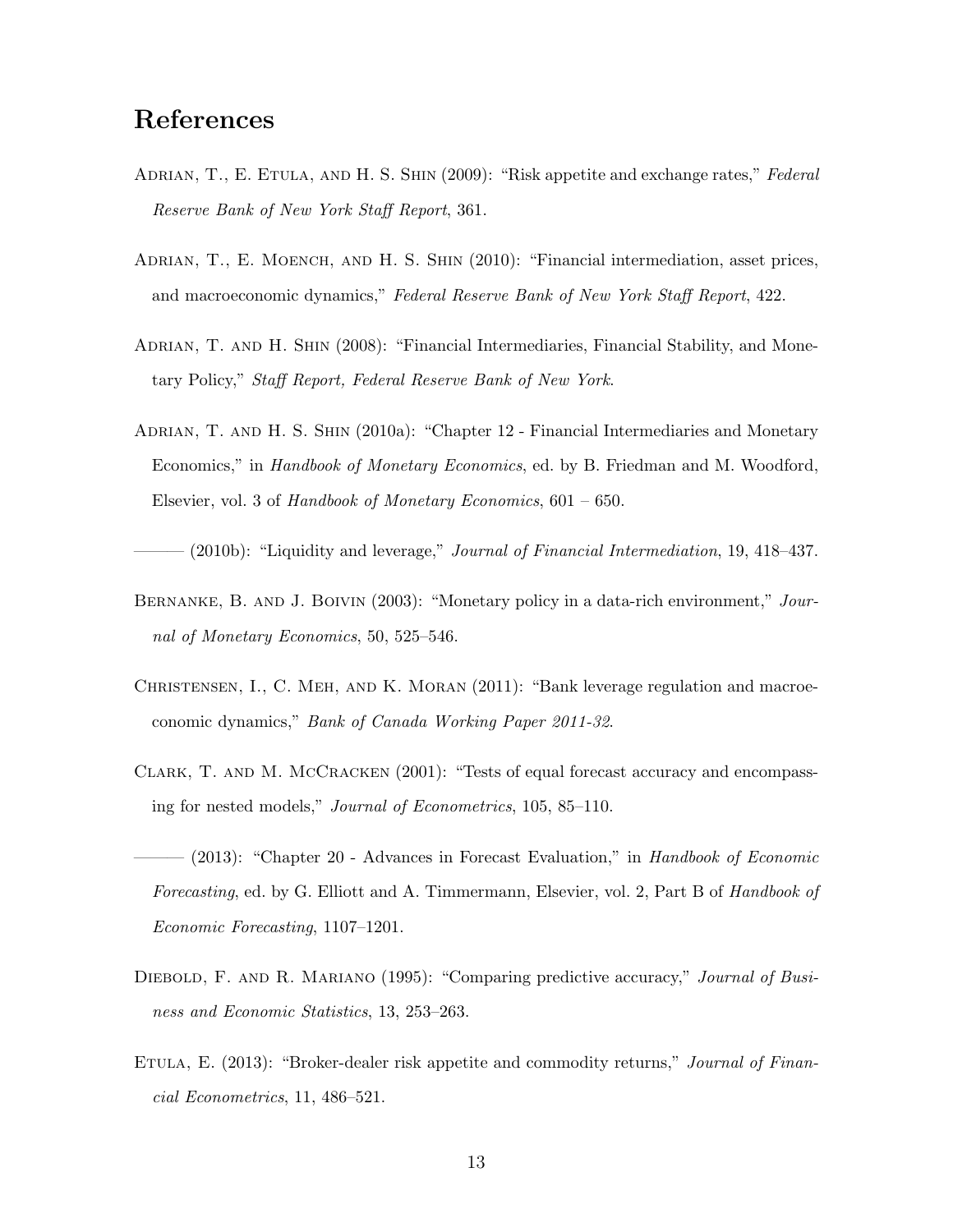- FAUST, J. AND J. H. WRIGHT (2009): "Comparing Greenbook and reduced form forecasts using a large realtime dataset," Journal of Business  $\mathcal{B}$  Economic Statistics, 27, 468–479.
- $(2013)$ : "Chapter 1 Forecasting Inflation," in Handbook of Economic Forecasting, ed. by G. Elliott and A. Timmermann, Elsevier, vol. 2, Part A of Handbook of Economic Forecasting, 2–56.
- Giacomini, R. and B. Rossi (2010): "Forecast comparisons in unstable environments," Journal of Applied Econometrics, 25, 595–620.
- HARVEY, D., S. LEYBOURNE, AND P. NEWBOLD (1997): "Testing the equality of prediction mean squared errors," International Journal of Forecasting, 13, 281–291.
- Kollmann, R. and S. Zeugner (2012): "Leverage as a predictor for real activity and volatility," Journal of Economic Dynamics and Control, 36, 1267–1283.
- MCCRACKEN, M. (2007): "Asymptotics for out of sample tests of Granger causality," Journal of Econometrics, 140, 719–752.
- MEH, C. AND K. MORAN (2010): "The role of bank capital in the propagation of shocks," Journal of Economic Dynamics and Control, 34, 555–576.
- NUÑO, G. AND C. THOMAS (2013): "Bank leverage cycles," European Central Bank Working Paper 1524.
- Rossi, B. and A. Inoue (2012): "Out-of-sample forecast tests robust to the choice of window size," Journal of Business & Economic Statistics, 30, 432-453.
- Rossi, B. and T. Sekhposyan (2010): "Have economic models' forecasting performance for US output growth and inflation changed over time, and when?" International Journal of Forecasting, 26, 808–835.
- SANDRI, D. AND F. VALENCIA (2013): "Financial Crises and Recapitalizations," *Journal of* Money, Credit and Banking, 45, 59–86.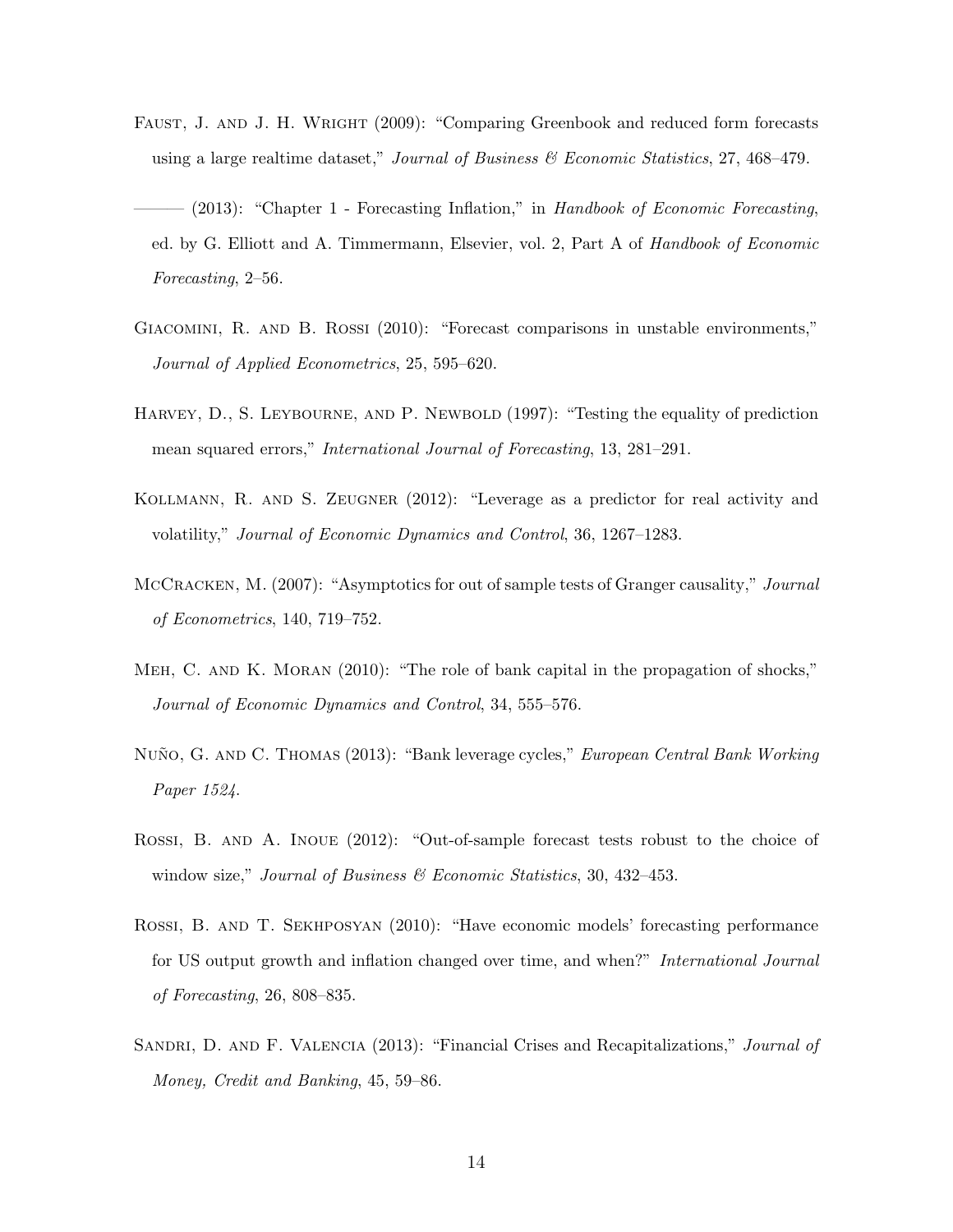STOCK, J. AND M. WATSON (2002): "Forecasting using principal components from a large number of predictors," Journal of the American Statistical Association, 97, 1167–1179.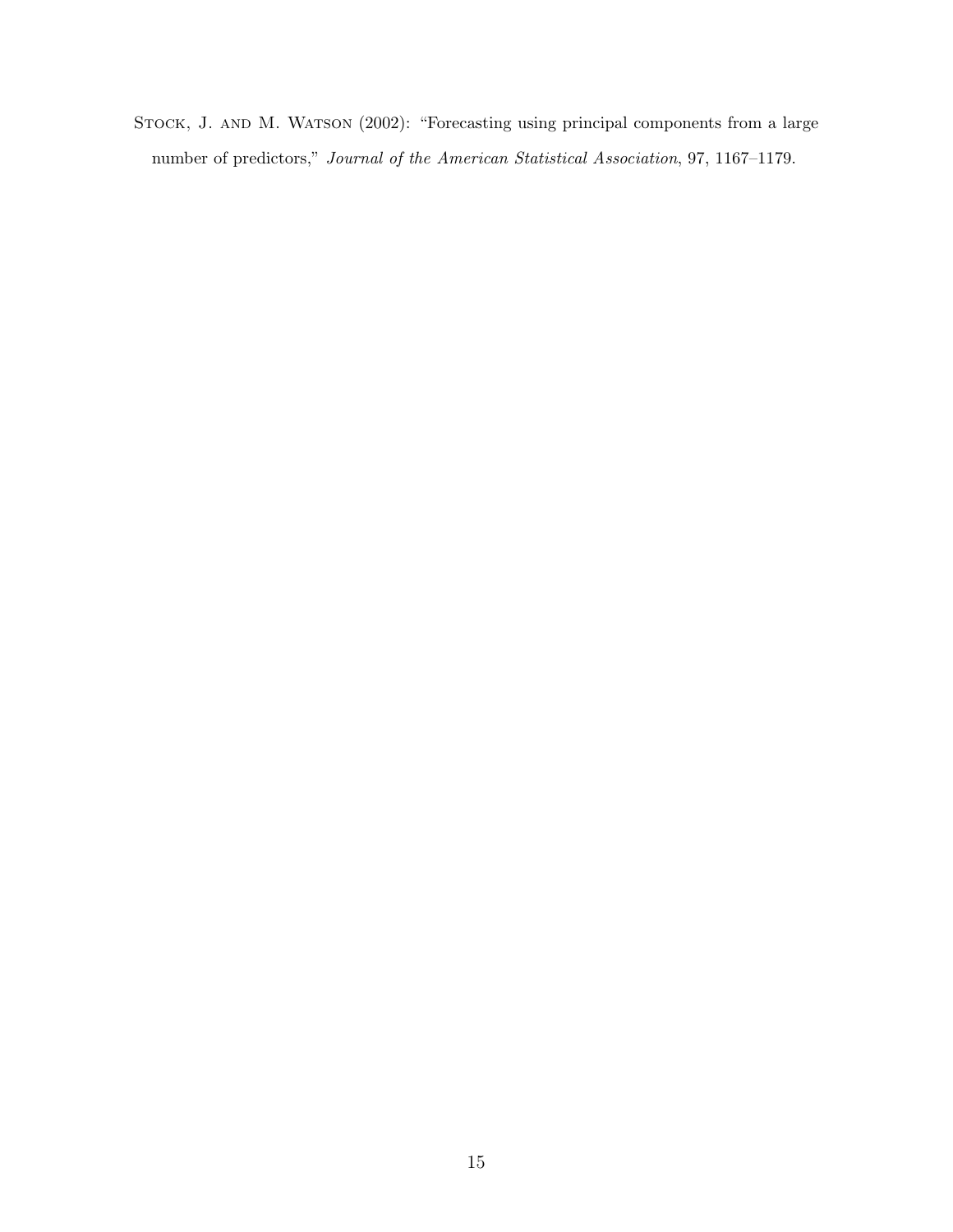| Financial Intermediaries | Variables                       |
|--------------------------|---------------------------------|
| Broker-Dealers (BD)      | <b>Broker-Dealers</b>           |
| Commercial Banks (CB)    | Commercial Banks                |
|                          | Savings Institutions            |
|                          | Credit Unions                   |
| Shadow Banks (SB)        | Asset-Backed Securities Issuers |
|                          | Finance Corporations            |
|                          | Funding Corporations            |
| Mortgage Pools (MP)      | Mortgage Pools                  |

Table 1: Composition of Balance-Sheet Variables

Note: This table shows the composition of all balance-sheet indicators used in the analysis. All data were gathered from the Federal Reserve Board Flow of Funds data. Equity is defined as total financial assets minus total financial liabilities,  $(A - L)$ . Leverage is defined as total financial assets over equity,  $A/E = A/(A - L)$ .

BDA BDL BDE CBA CBL CBE SBA MPA Mean | 14.86 7.91 11.26 6.58 -3.77 14.30 12.37 10.20 Median | 15.29 8.61 8.68 7.29 -1.97 10.08 13.09 10.18 SD 20.93 29.02 23.35 3.54 16.04 22.90 9.18 17.87 Min -40.65 -64.67 -37.30 -1.94 -46.74 -30.27 -21.42 -80.03 Max 97.45 100.04 94.31 14.14 46.00 107.83 37.20 45.83  $\text{AR}(1) \text{ } 0.75 \text{ } 0.72 \text{ } 0.71 \text{ } 0.91 \text{ } 0.73 \text{ } 0.74 \text{ } 0.99 \text{ } 0.99$ 

Table 2: Summary Statistics of Balance-Sheet Explanatory Variables

Note: The balance-sheet sample is quarterly and goes from 1985Q1 to 2010Q4 as recorded in the 2010Q4 vintage. All data refer to annual growth rates in percentage points. BDA: Broker-Dealers Asset, BDL: Broker-Dealers Leverage, BDE: Broker-Dealers Equity, CBA: Commercial Banks Asset, CBL: Commercial Banks Leverage, CBE: Commercial Banks Equity, SBA: Shadow Banks Asset, MPA: Mortgage Pools Asset.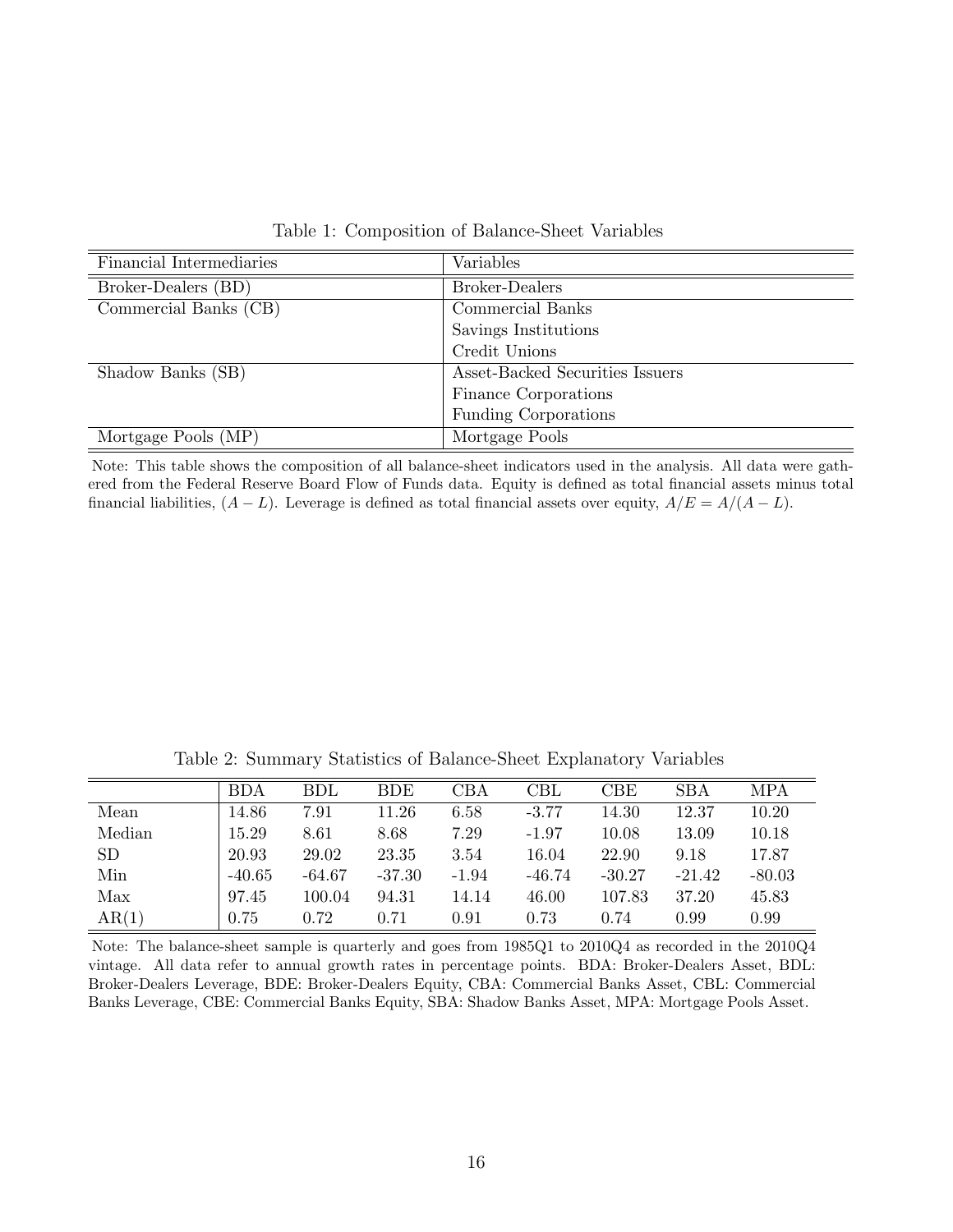| Variable                                       | Transf           | Variable                                   | Transf         |
|------------------------------------------------|------------------|--------------------------------------------|----------------|
| Macroeconomic Variables (15)                   |                  |                                            |                |
| <b>Gross Domestic Product</b>                  | $\overline{2}$   | S&P 500                                    | $\sqrt{2}$     |
| Personal Consumption Expenditures              | $\overline{2}$   | Moody's Aaa yield                          | $\mathbf{1}$   |
| <b>PCE</b> Durables                            | $\overline{2}$   | Moody's Baa yield                          | 1              |
| Private Investment                             | $\overline{2}$   | Moody's Baa-Aaa spread                     | 1              |
| Housing                                        | $\overline{2}$   | 1-Month Euro Dollar rate                   | 1              |
| Inventories                                    | $\overline{2}$   | 3-Month Euro Dollar rate                   | $\mathbf{1}$   |
| Federal Government Expenditure                 | $\overline{2}$   | 6-Month Euro Dollar rate                   | 1              |
| State and Local Government Expenditure         | $\boldsymbol{2}$ | Exchange Rate: Switzerland                 | $\overline{2}$ |
| Exports                                        | $\overline{2}$   | Exchange Rate: UK                          | $\sqrt{2}$     |
| Imports                                        | $\overline{2}$   | Exchange Rate: Canada                      | $\overline{2}$ |
| <b>Industrial Production</b>                   | $\overline{2}$   | Oil Price                                  | $\overline{2}$ |
| Capacity Utilization                           | $\overline{2}$   |                                            |                |
| Non-farm Payroll                               | $\boldsymbol{2}$ | Balance Sheets (8)                         |                |
| <b>GDP</b> Deflator                            | 3                |                                            |                |
| M <sub>2</sub>                                 | 3                | Broker-Dealers Asset Annual Growth rate    | 1              |
|                                                |                  | Broker-Dealers Equity Annual Growth rate   | $\mathbf{1}$   |
| Financial Variables (60)                       |                  | Broker-Dealers Leverage Annual Growth rate | $\mathbf{1}$   |
| Fama-French Factor: RmRf                       | $\mathbf 1$      | Commercial Banks Asset Annual Growth rate  | 1              |
| Fama-French Factor: SMB                        |                  |                                            |                |
|                                                | $\mathbf{1}$     | Commercial Banks Leverage Annual Growth    | $\mathbf{1}$   |
|                                                |                  | rate                                       |                |
| Fama-French Factor: HML                        | $\mathbf 1$      | Commercial Banks Equity Annual Growth      | $\mathbf{1}$   |
|                                                |                  | rate                                       |                |
| Fama-French Stock Portfolios (25)              | 1                | Shadow Banks Asset Annual Growth rate      | 1              |
| Momentum Factor                                | 1                | Mortgage Pools Asset Annual Growth rate    | 1              |
| Fed Funds Rate                                 | 1                |                                            |                |
| 3-Month TBill rate                             | 1                |                                            |                |
| 6-Month constant maturity Treasury yield       | $\mathbf 1$      |                                            |                |
| 6-Month constant maturity Treasury Spread      | 1                |                                            |                |
| 1-Year constant maturity Treasury yield        | $\mathbf 1$      |                                            |                |
| 1-Year constant maturity Treasury Spread       | $\mathbf 1$      |                                            |                |
| 2-Year constant maturity Treasury yield        | 1                |                                            |                |
| 2-Year constant maturity Treasury Spread       | 1                |                                            |                |
| 3-Year constant maturity Treasury yield        | 1                |                                            |                |
| 3-Year constant maturity Treasury Spread       | 1                |                                            |                |
| 5-Year constant maturity Treasury yield        | 1                |                                            |                |
| 5-year constant maturity Treasury Spread       | 1                |                                            |                |
| 7-year constant maturity Treasury yield        | 1                |                                            |                |
| 7-Year constant maturity Treasury Spread       | 1                |                                            |                |
| 10-Year constant maturity Treasury yield       | 1                |                                            |                |
| 10-Year constant maturity Treasury Spread      | 1                |                                            |                |
| 3-Month nonfinancial commercial paper Yield    | $\mathbf{1}$     |                                            |                |
| 3-Month<br>nonfinancial<br>commercial<br>paper | $\mathbf{1}$     |                                            |                |
| Spread                                         |                  |                                            |                |
| 3-Month Euro Dollar Rate Spread                | $\mathbf 1$      |                                            |                |

Table 3: Variables and Transformations in Our Large Data Set

Note: This table shows our data set, as well as the transformation applied to each one of the series: 1-No change, 2-1st difference of log, 3-2nd difference of log.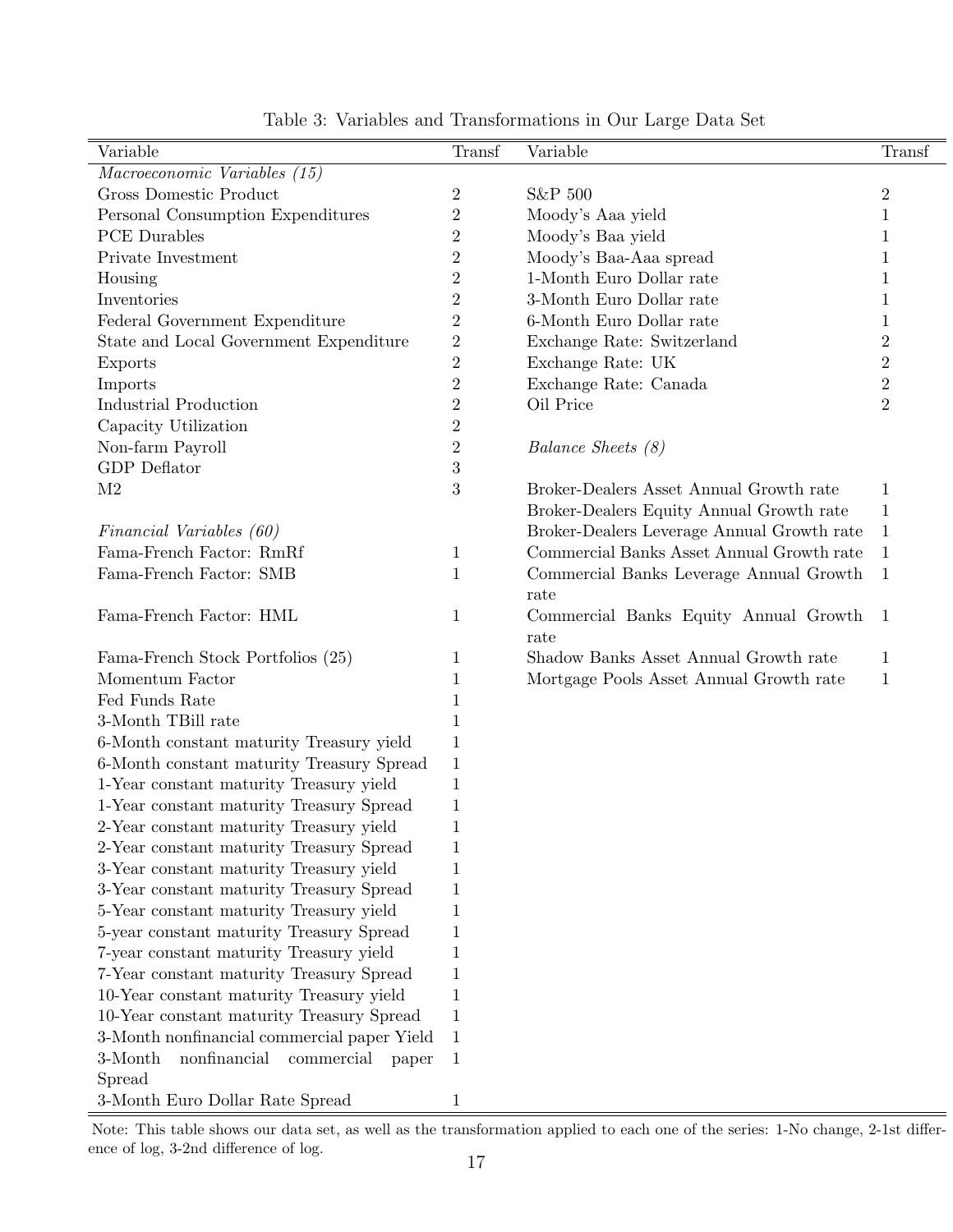|                  |       | <b>BDA</b> | <b>BDL</b>    | <b>BDE</b>    | CBA      | CBL       | CBE       | <b>SBA</b> | <b>MPA</b> |
|------------------|-------|------------|---------------|---------------|----------|-----------|-----------|------------|------------|
| <b>GDP</b>       | $h=0$ | 1.00       | 0.99          | 0.97          | 1.02     | 1.03      | 1.02      | $0.98*$    | 1.00       |
|                  | $h=1$ | $1.00\,$   | 0.99          | 0.96          | $1.03\,$ | 1.05      | 1.02      | $0.98*$    | 1.00       |
|                  | $h=2$ | $1.00\,$   | $0.92^{\ast}$ | 0.94          | $1.02\,$ | 1.05      | $1.03\,$  | 0.99       | 1.00       |
|                  | $h=3$ | $1.00\,$   | $0.90*$       | 0.92          | $1.03\,$ | 1.03      | $1.02\,$  | 0.99       | $1.00\,$   |
|                  | $h=4$ | $1.00\,$   | $0.89**$      | $\rm 0.91$    | $1.02\,$ | 1.02      | $1.02\,$  | 0.99       | $1.00\,$   |
| Investment       | $h=0$ | $1.04*$    | 0.99          | 0.99          | 1.00     | 1.02      | 1.01      | 1.02       | 1.01       |
|                  | $h=1$ | $1.03\,$   | $0.97\,$      | $0.98\,$      | $1.00\,$ | 1.03      | 1.01      | $1.03*$    | 1.00       |
|                  | $h=2$ | 1.02       | 0.96          | 0.96          | $1.00\,$ | 1.04      | 1.02      | $1.03\,$   | 0.99       |
|                  | $h=3$ | $1.01\,$   | $\rm 0.93$    | 0.95          | $1.00\,$ | 1.03      | $1.02\,$  | 1.03       | 0.99       |
|                  | $h=4$ | 1.00       | 0.93          | $0.95\,$      | $1.00\,$ | 1.03      | $1.03\,$  | 1.02       | $0.98\,$   |
| Housing          | $h=0$ | $1.02\,$   | $1.15\,$      | $0.95***$     | $1.01\,$ | $1.20***$ | $1.12***$ | 1.00       | $1.00\,$   |
|                  | $h=1$ | $1.02\,$   | 1.04          | 0.94          | $1.00\,$ | $1.20**$  | $1.13**$  | 1.00       | 1.01       |
|                  | $h=2$ | $1.01\,$   | 0.93          | $0.91^{\ast}$ | 0.99     | $1.18**$  | $1.13**$  | 0.99       | 1.01       |
|                  | $h=3$ | 0.99       | $0.91**$      | $0.86*$       | 0.98     | $1.13**$  | $1.08*$   | 0.99       | $1.01\,$   |
|                  | $h=4$ | 0.98       | $0.94**$      | $0.85*$       | 0.98     | $1.06*$   | $1.02\,$  | 0.98       | 1.01       |
| Non-farm<br>Pay- | $h=0$ | $1.00\,$   | 0.99          | $0.95*$       | 1.03     | $1.02\,$  | 1.01      | $0.99*$    | 1.00       |
| roll             |       |            |               |               |          |           |           |            |            |
|                  | $h=1$ | 1.01       | $0.96\,$      | 0.94          | $1.05\,$ | 1.03      | 1.01      | 0.99       | 1.00       |
|                  | $h=2$ | 1.01       | $0.95\,$      | 0.93          | 1.05     | 1.05      | $1.03\,$  | $0.99*$    | 1.00       |
|                  | $h=3$ | 1.01       | $0.95\,$      | $\rm 0.93$    | $1.05\,$ | 1.04      | $1.03\,$  | 0.99       | 1.00       |
|                  | $h=4$ | 1.01       | 0.95          | 0.94          | 1.05     | 1.02      | 1.02      | 0.99       | 1.00       |
| <b>Durables</b>  | $h=0$ | 0.99       | 1.01          | 1.00          | $1.03\,$ | $1.12*$   | $1.10*$   | 0.97       | 0.99       |
|                  | $h=1$ | 1.03       | 0.98          | 1.01          | 1.04     | 1.15      | 1.12      | 1.00       | 0.99       |
|                  | $h=2$ | $1.01\,$   | $0.96\,$      | $0.95\,$      | $1.03\,$ | 1.11      | $1.09\,$  | 0.98       | 0.98       |
|                  | $h=3$ | 0.99       | 1.00          | 0.98          | 1.01     | 1.06      | 1.04      | 1.01       | 0.99       |
|                  | $h=4$ | $1.00\,$   | $0.93**$      | 0.95          | 1.01     | 1.04      | $1.03\,$  | 1.00       | 0.99       |
| IP               | $h=0$ | $1.00\,$   | $1.02\,$      | $0.98\,$      | $1.00\,$ | 1.01      | $1.02\,$  | 1.00       | $1.01\,$   |
|                  | $h=1$ | $1.02\,$   | 1.01          | 0.96          | 1.01     | 1.02      | 1.01      | 1.00       | 1.01       |
|                  | $h=2$ | 1.03       | 0.98          | 0.96          | 1.01     | 1.00      | 1.01      | 1.00       | 1.01       |
|                  | $h=3$ | $1.01\,$   | $0.97\,$      | 0.96          | $1.00\,$ | 1.00      | 1.01      | $1.00\,$   | $1.01\,$   |
|                  | $h=4$ | 1.01       | $0.95\,$      | 0.95          | 1.00     | 0.99      | 1.00      | 1.00       | 1.01       |

Table 4: Relative Root Mean Squared Prediction Error of Alternative Balance-Sheets Augmented Models vs Direct Autoregression

Notes: Sample: 1985Q1 to 2010Q4. Entries in the table denote the ratio of the RMSPE from each balancesheet augmented autoregression to the RMSPE from a direct autoregression. The out-of-sample forecasts start at 1999Q2 and are fully real-time. One, two and three asterisks are assigned to entries in which the relative root mean square prediction error is significantly different from one at the 10, 5 and 1 percent significance levels, respectively. These are based on the two-sided test of Diebold and Mariano (1995), implemented as described in the text. BDA: Broker-Dealers Asset, BDE: Broker-Dealers Equity, BDL: Broker-Dealers Leverage, CBA: Commercial Banks Asset, CBE: Commercial Banks Equity, CBL: Commercial Banks Leverage, SBA: Shadow Banking Assets, MPA: Mortgage Pools Assets.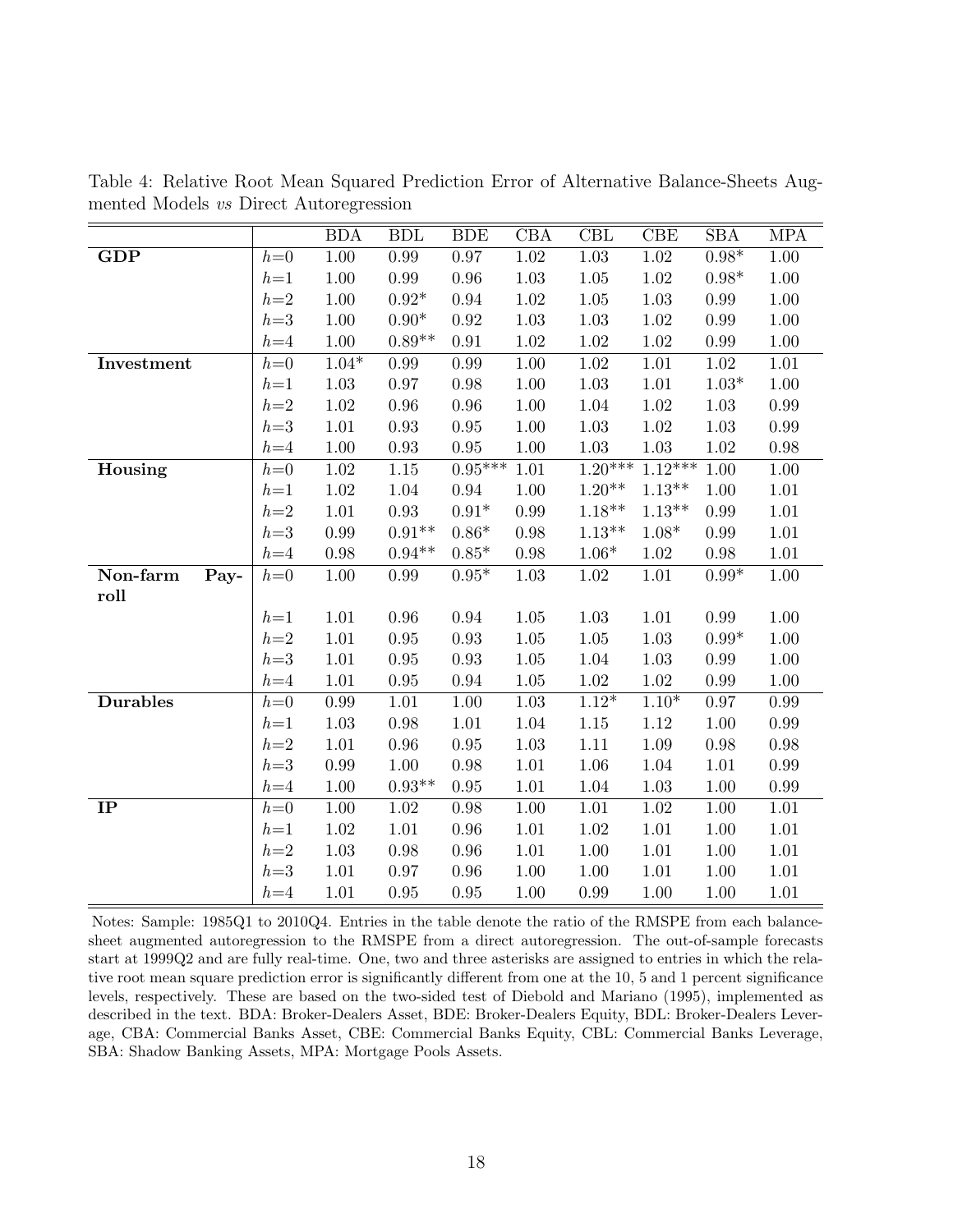Table 5: Relative RMSPE of Real-Time Out-of-Sample Macrofinancial Factor Forecasts vs Benchmark Autoregressive

| Economic Indicator     | $h=0$ | $h=1$    | $h=2$   | $h=3$    | $h = 4$ |
|------------------------|-------|----------|---------|----------|---------|
|                        |       |          |         |          |         |
| Gross Domestic Product | 1.05  | 1.04     | 1.01    | 0.99     | 0.95    |
| Investment             | 1.06  | 1.01     | 1.04    | 1.03     | 1.01    |
| Housing                | 1.06  | $1.02**$ | $1.06*$ | 1.03     | 1.06    |
| Non-farm Payroll       | 1.02  | 0.99     | 1.01    | 1.02     | 1.03    |
| Durables               | 1.14  | 1.11     | 1.17    | 1.08     | 1.12    |
| Industrial Production  | 0.99  | 1.08     | 1.05    | $1.09\,$ | 1.09    |

Note: Sample: 1985Q1 to 2010Q4. Entries in the table denote the ratio of the RMSPE from the factor-augmented autoregression to the RMSPE from a direct autoregression. The out-ofsample forecasts start at 1999Q2 and are fully real-time. Factor forecasts use the first three principal components from the macrofinancial data set. One, two and three asterisks are assigned to entries in which the relative root mean square prediction error is significantly different from one at the 10, 5 and 1 percent significance levels, respectively. These are based on the two-sided test of Diebold and Mariano (1995), implemented as described in the text.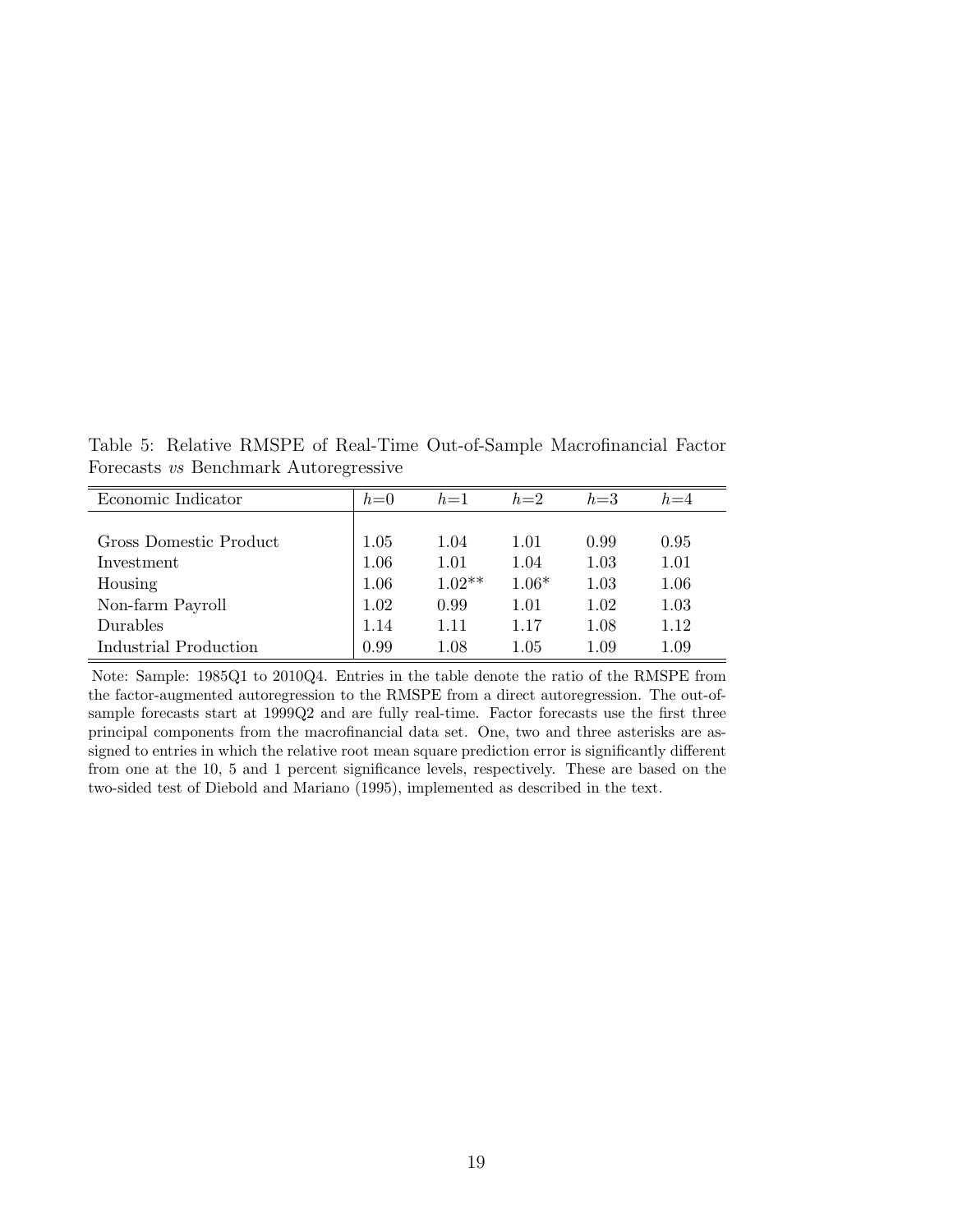Table 6: Relative RMSPE of Alternative Balance-Sheets' Real-Time Forecasts vs Macrofinancial Factor Forecasts

|                  |       | <b>BDA</b> | <b>BDL</b> | <b>BDE</b> | CBA        | CBL        | CBE        | <b>SBA</b> | <b>MPA</b> |
|------------------|-------|------------|------------|------------|------------|------------|------------|------------|------------|
| GDP              | $h=0$ | 0.96       | 0.94       | 0.93       | 0.98       | 0.99       | 0.97       | 0.94       | 0.96       |
|                  | $h=1$ | $0.96\,$   | $\rm 0.95$ | $\rm 0.92$ | 0.98       | 1.00       | 0.98       | $\rm 0.94$ | $0.96\,$   |
|                  | $h=2$ | 1.00       | 0.91       | 0.93       | 1.02       | 1.04       | $1.02\,$   | 0.98       | 0.99       |
|                  | $h=3$ | 1.01       | $\rm 0.91$ | 0.93       | 1.04       | 1.04       | 1.04       | $1.00\,$   | 1.01       |
|                  | $h=4$ | 1.04       | 0.94       | 0.96       | $1.07\,$   | 1.06       | $1.07\,$   | 1.04       | $1.05\,$   |
| Investment       | $h=0$ | 0.98       | 0.93       | 0.93       | $0.95\,$   | 0.96       | $0.95\,$   | 0.96       | $\rm 0.95$ |
|                  | $h=1$ | $1.01\,$   | $0.95\,$   | 0.96       | $0.99\,$   | $1.01\,$   | $1.00\,$   | 1.01       | 0.98       |
|                  | $h=2$ | $0.98\,$   | $\rm 0.92$ | $\rm 0.92$ | $0.96\,$   | $0.99\,$   | 0.98       | 0.98       | $0.95\,$   |
|                  | $h=3$ | 0.98       | 0.90       | 0.92       | 0.97       | 1.00       | $0.99\,$   | 1.00       | $0.96\,$   |
|                  | $h=4$ | 0.99       | $0.91\,$   | 0.94       | 0.99       | 1.01       | 1.01       | 1.01       | 0.97       |
| Housing          | $h=0$ | 0.96       | 1.08       | 0.89       | 0.94       | 1.12       | $1.05\,$   | 0.94       | 0.94       |
|                  | $h=1$ | $1.00*$    | 1.02       | $0.92**$   | $0.98**$   | 1.17       | 1.11       | $0.98**$   | $0.98**$   |
|                  | $h=2$ | $0.95\,$   | $0.88*$    | $0.86*$    | 0.94       | 1.11       | 1.07       | $0.94*$    | $0.95\,$   |
|                  | $h=3$ | $\rm 0.96$ | $0.88**$   | $0.83*$    | $\rm 0.95$ | 1.09       | $1.05\,$   | $0.96\,$   | 0.98       |
|                  | $h=4$ | $\rm 0.93$ | $0.89**$   | $0.80*$    | $\rm 0.93$ | 1.00       | $0.97\,$   | $\rm 0.93$ | $0.96\,$   |
| Non-farm<br>Pay- | $h=0$ | 0.98       | 0.97       | $0.93**$   | $1.00\,$   | 1.00       | 0.98       | 0.97       | $0.98\,$   |
| roll             |       |            |            |            |            |            |            |            |            |
|                  | $h=1$ | 1.02       | 0.98       | $0.95\,$   | 1.07       | 1.05       | 1.02       | 1.00       | 1.01       |
|                  | $h=2$ | $1.00\,$   | 0.94       | $0.91\,$   | 1.04       | 1.04       | $1.02\,$   | 0.98       | 0.99       |
|                  | $h=3$ | 0.99       | $\rm 0.93$ | $\rm 0.92$ | $1.03\,$   | 1.02       | 1.01       | 0.98       | 0.99       |
|                  | $h=4$ | 0.97       | 0.92       | 0.91       | $1.02\,$   | 0.99       | 0.99       | 0.96       | 0.97       |
| <b>Durables</b>  | $h=0$ | 0.88       | 0.89       | 0.88       | $0.91\,$   | 0.99       | 0.97       | $0.85*$    | $0.88*$    |
|                  | $h=1$ | $\rm 0.93$ | 0.89       | $\rm 0.91$ | $\rm 0.94$ | 1.04       | $1.01\,$   | $0.90\,$   | $0.89\,$   |
|                  | $h=2$ | 0.86       | 0.82       | $0.81\,$   | 0.88       | $0.95\,$   | $\rm 0.93$ | 0.84       | 0.84       |
|                  | $h=3$ | $\rm 0.92$ | 0.92       | $0.90\,$   | $\rm 0.94$ | $0.98\,$   | $0.96\,$   | $\rm 0.93$ | $0.91\,$   |
|                  | $h=4$ | 0.89       | $0.83**$   | 0.84       | 0.90       | 0.92       | 0.92       | 0.89       | 0.88       |
| IP               | $h=0$ | 1.01       | 1.03       | 0.99       | 1.01       | 1.02       | 1.03       | 1.01       | 1.00       |
|                  | $h=1$ | $0.95\,$   | 0.94       | $0.90\,$   | 0.93       | $\rm 0.95$ | 0.94       | 0.93       | 0.99       |
|                  | $h=2$ | 0.98       | 0.93       | 0.92       | 0.96       | $\rm 0.95$ | 0.96       | $0.95\,$   | 1.01       |
|                  | $h=3$ | $\rm 0.92$ | 0.89       | 0.88       | $\rm 0.92$ | $0.91\,$   | $\rm 0.92$ | $\rm 0.92$ | $1.01\,$   |
|                  | $h=4$ | $\rm 0.93$ | 0.87       | 0.88       | $\rm 0.92$ | $0.91\,$   | $\rm 0.92$ | 0.92       | 1.00       |

Note: Same as Table 4, except that the benchmark model is the factor-augmented autoregression as in equation (2) with  $m = 3$ .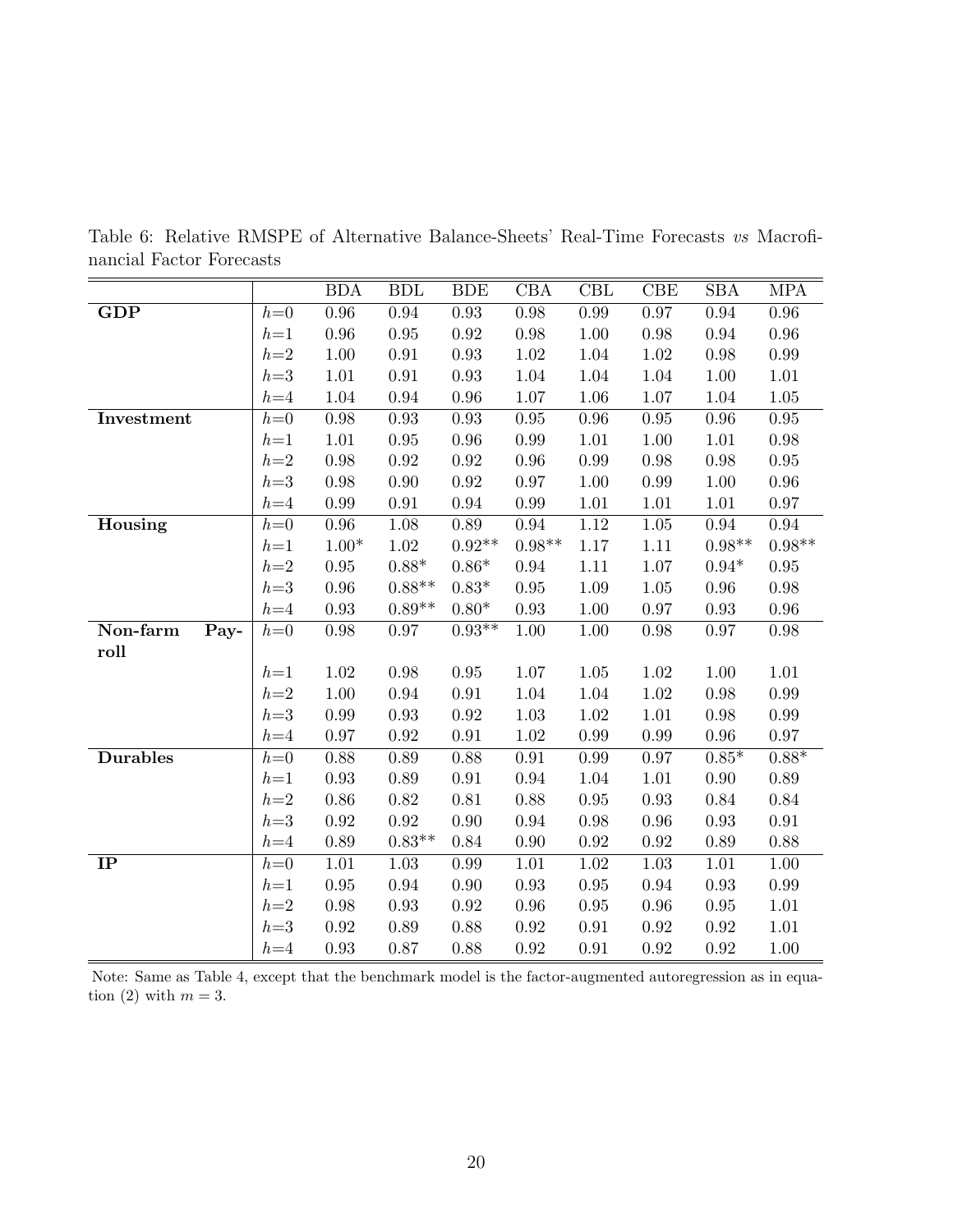|                  |       | <b>BDA</b>        | <b>BDL</b>        | <b>BDE</b> | CBA      | CBL           | CBE               | <b>SBA</b> | <b>MPA</b> |
|------------------|-------|-------------------|-------------------|------------|----------|---------------|-------------------|------------|------------|
| GDP              | $h=0$ | $\overline{1.00}$ | $\overline{1.00}$ | $0.98\,$   | $1.02\,$ | $1.02\,$      | $1.\overline{03}$ | $0.98*$    | 1.00       |
|                  | $h=1$ | 1.00              | 0.99              | 0.97       | 1.04     | 1.04          | 1.05              | 0.98       | $1.00\,$   |
|                  | $h=2$ | 1.01              | 0.97              | 0.94       | $1.05\,$ | 1.05          | 1.06              | 0.98       | 1.00       |
|                  | $h=3$ | $1.00\,$          | $0.95*$           | 0.93       | 1.04     | $1.05\,$      | 1.05              | 0.99       | $1.00\,$   |
|                  | $h=4$ | 1.00              | $0.94*$           | $0.93*$    | 1.03     | 1.04          | 1.04              | 0.99       | 1.00       |
| Investment       | $h=0$ | 1.04              | $1.00\,$          | $1.01\,$   | $1.00\,$ | $1.01\,$      | $1.02\,$          | $1.02*$    | 1.01       |
|                  | $h=1$ | $1.03\,$          | $0.98***$         | 1.00       | $1.00\,$ | $1.02\,$      | $1.03\,$          | $1.03*$    | 1.00       |
|                  | $h=2$ | $1.02\,$          | $0.97**$          | 0.98       | $1.00\,$ | $1.03\,$      | 1.04              | $1.03*$    | 1.00       |
|                  | $h=3$ | 1.01              | $0.96**$          | 0.96       | 0.99     | 1.04          | 1.05              | 1.03       | 1.00       |
|                  | $h=4$ | 1.01              | $0.95**$          | $0.95\,$   | 0.99     | 1.05          | 1.06              | 1.03       | 0.98       |
| Housing          | $h=0$ | 1.03              | 1.00              | 0.98       | 1.00     | $1.14***$     | $1.16*$           | 1.00       | 1.01       |
|                  | $h=1$ | $1.02\,$          | $0.98\,$          | 0.97       | $1.00\,$ | $1.12^{\ast}$ | 1.14              | 1.00       | $1.01\,$   |
|                  | $h=2$ | $1.01\,$          | 0.96              | 0.96       | $1.00\,$ | $1.11**$      | 1.13              | 0.99       | $1.01\,$   |
|                  | $h=3$ | 0.99              | $0.93*$           | $0.95\,$   | $0.99\,$ | $1.10***$     | 1.11              | 0.99       | 1.01       |
|                  | $h=4$ | 0.98              | $0.93*$           | 0.97       | 0.99     | $1.07***$     | 1.08              | 0.98       | 1.01       |
| Non-farm<br>Pay- | $h=0$ | 1.00              | 1.00              | $0.96*$    | 1.03     | 1.03          | 1.07              | 1.00       | 1.00       |
| roll             |       |                   |                   |            |          |               |                   |            |            |
|                  | $h=1$ | 1.01              | 0.98              | 0.94       | $1.05\,$ | 1.07          | 1.11              | 0.99       | 1.00       |
|                  | $h=2$ | 1.01              | 0.96              | $0.92*$    | 1.04     | $1.07\,$      | $1.11\,$          | 0.99       | 1.00       |
|                  | $h=3$ | 1.01              | $0.95\,$          | $0.92*$    | 1.04     | 1.08          | 1.11              | 0.99       | 1.00       |
|                  | $h=4$ | 1.01              | 0.94              | $0.92*$    | 1.04     | 1.07          | 1.11              | 0.99       | 1.00       |
| <b>Durables</b>  | $h=0$ | 0.98              | 1.01              | 0.99       | 1.03     | 1.05          | 1.07              | 0.96       | 1.00       |
|                  | $h=1$ | 1.01              | 0.99              | 0.97       | $1.05\,$ | 1.06          | 1.09              | 0.99       | 0.99       |
|                  | $h=2$ | $1.00\,$          | 0.98              | 0.96       | $1.03\,$ | $1.06\,$      | $1.09\,$          | 0.97       | 0.99       |
|                  | $h=3$ | $1.00\,$          | 0.98              | 0.97       | $1.02\,$ | 1.06          | 1.09              | 1.00       | 0.99       |
|                  | $h=4$ | $1.00\,$          | 0.97              | 0.95       | $1.01\,$ | $1.03\,$      | 1.06              | 1.00       | 1.00       |
| IP               | $h=0$ | 1.00              | 1.01              | 1.00       | 0.99     | 1.01          | 1.02              | 0.99       | 1.00       |
|                  | $h=1$ | 1.02              | 1.01              | 0.98       | 1.00     | 1.04          | 1.05              | 1.00       | 1.00       |
|                  | $h=2$ | 1.02              | 1.00              | 0.97       | $1.00\,$ | $1.05\,$      | $1.05\,$          | 0.99       | $1.00\,$   |
|                  | $h=3$ | 1.01              | $0.99\,$          | 0.98       | $1.00\,$ | $1.05\,$      | $1.05\,$          | $1.00\,$   | $1.00\,$   |
|                  | $h=4$ | 1.01              | 0.99              | 0.97       | $1.00\,$ | $1.05\,$      | 1.06              | 1.00       | 1.00       |

Table 7: Relative Root Mean Square Error of Alternative Balance Sheets over Benchmark Autoregressive - Final Revised Data

Note: Same as Table 4, except that models used final revised data as of 2010Q4.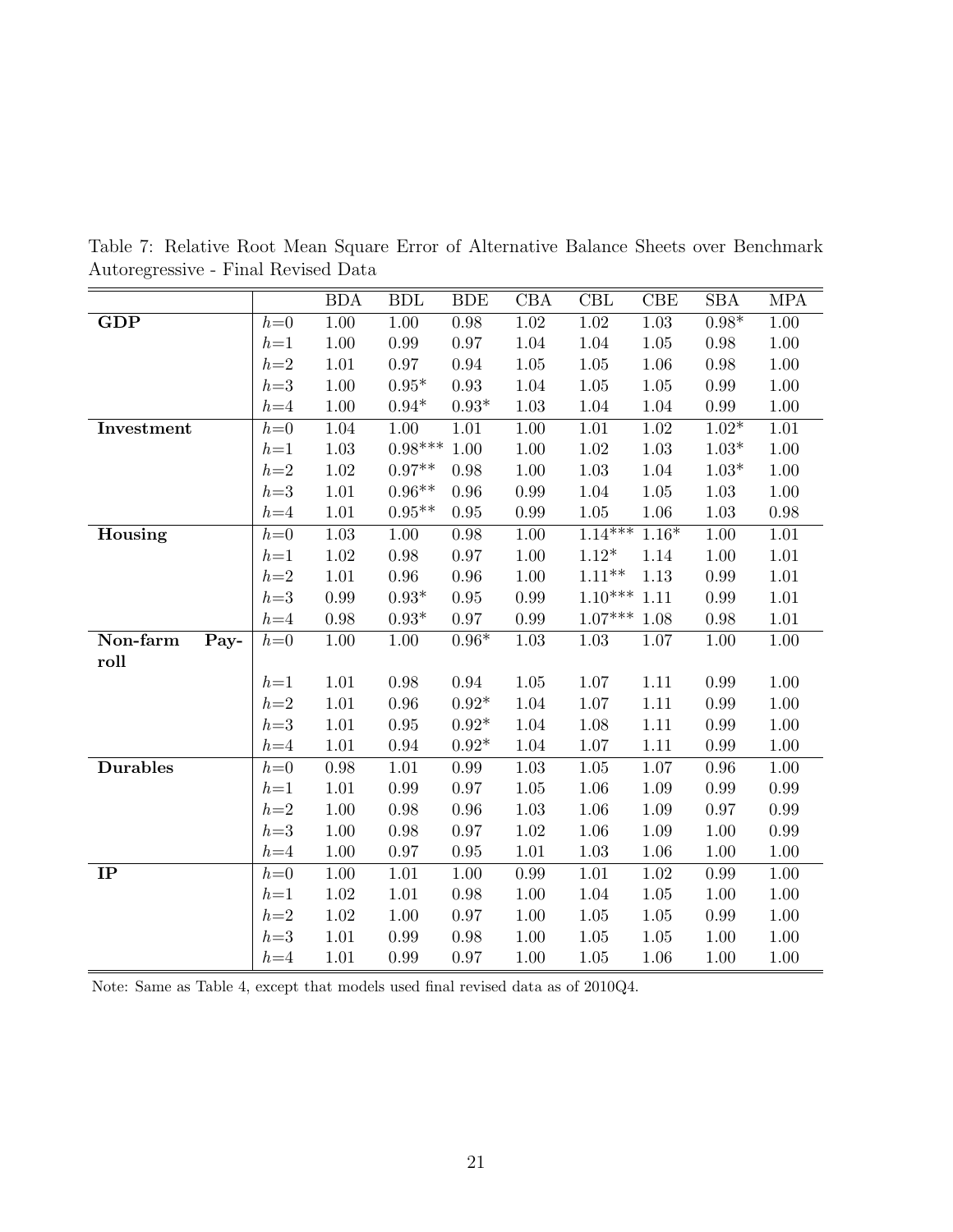

Notes: This figure shows the different balance-sheet variables from 1985Q1 to 2010Q4. All data refer to annual growth rates in percentage points, as recorded in the 2010Q4 vintage. BDA: Broker-Dealer Asset, BDL: Broker-Dealer Leverage, BDE: Broker-Dealer Equity, CBA: Commercial Banks Asset, CBL: Commercial Banks Leverage, CBE: Commercial Banks Equity, SBA: Shadow Banks Asset, MPA: Mortgage Pools Asset.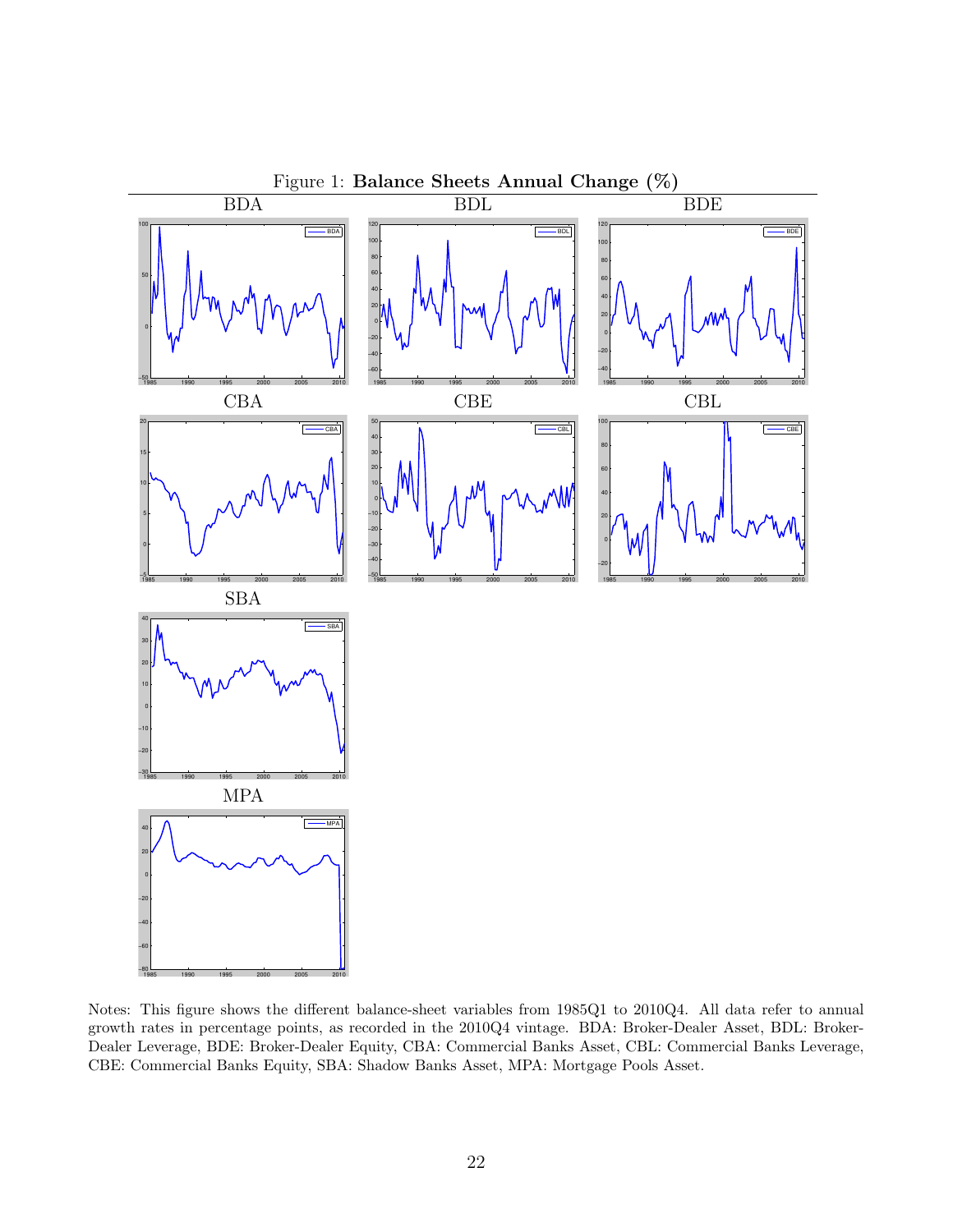

Figure 2: Giacomini and Rossi (2010) Fluctuation Test for Equal Out-of-Sample Predictability for GDP at  $h = 4$ 

Notes: The figures show Giacomini and Rossi (2010) fluctuation test for equal out-of-sample predictability at  $h =$ 4, centered at time t with a two-sided window of 20 quarters for each of the balance-sheets' augmented forecasting models. Fluctuation test critical value at the 10% significance level (2.13 and -2.13) in blue; if the fluctuation test statistic exceeds the critical value, the null that the benchmark model is the true model is rejected for the particular window. Benchmark model is direct autoregression.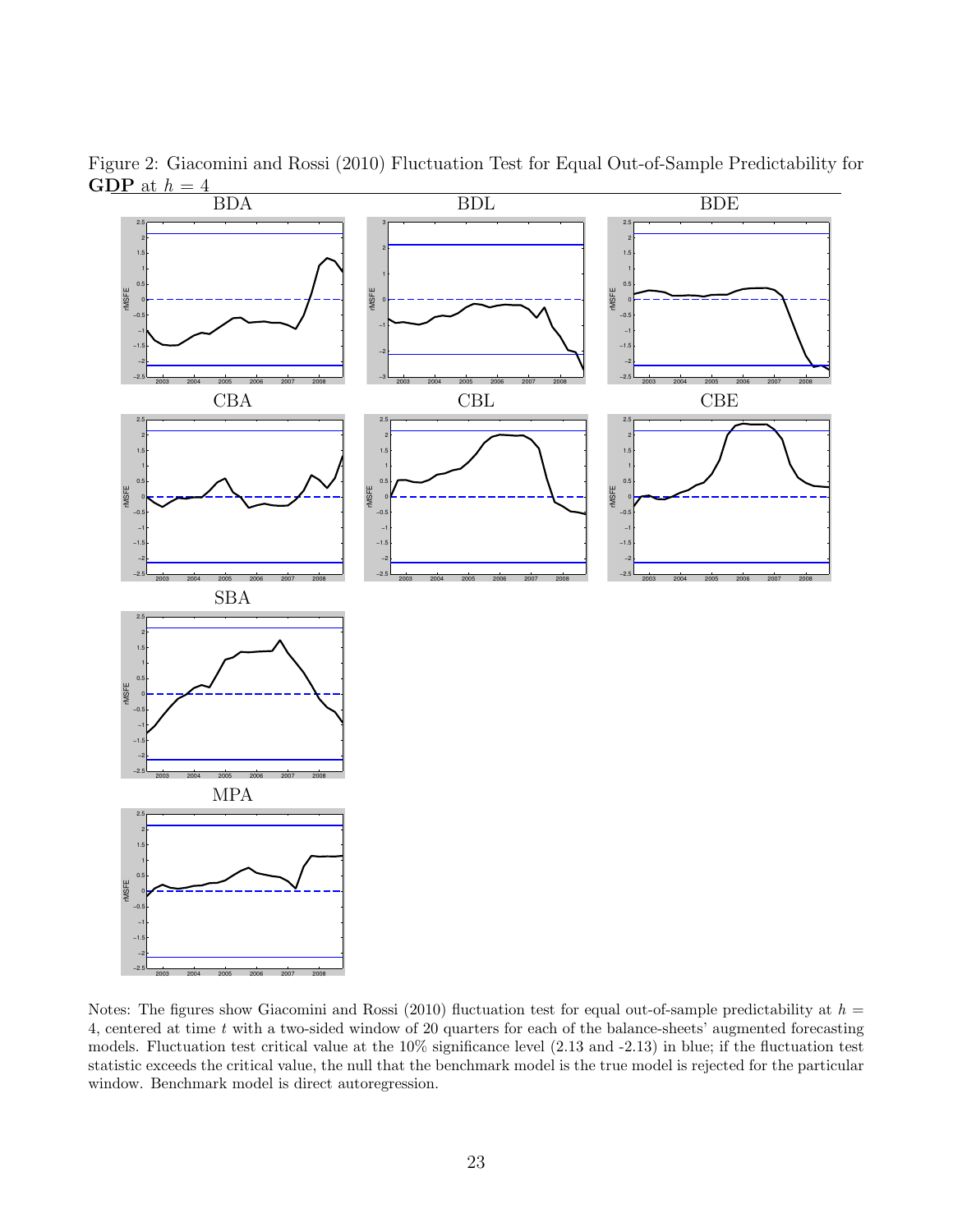

Figure 3: Giacomini and Rossi (2010) Fluctuation Test for Equal Out-of-Sample Predictability for Industrial Production at  $h = 4$ 

Notes: Same as Figure 2.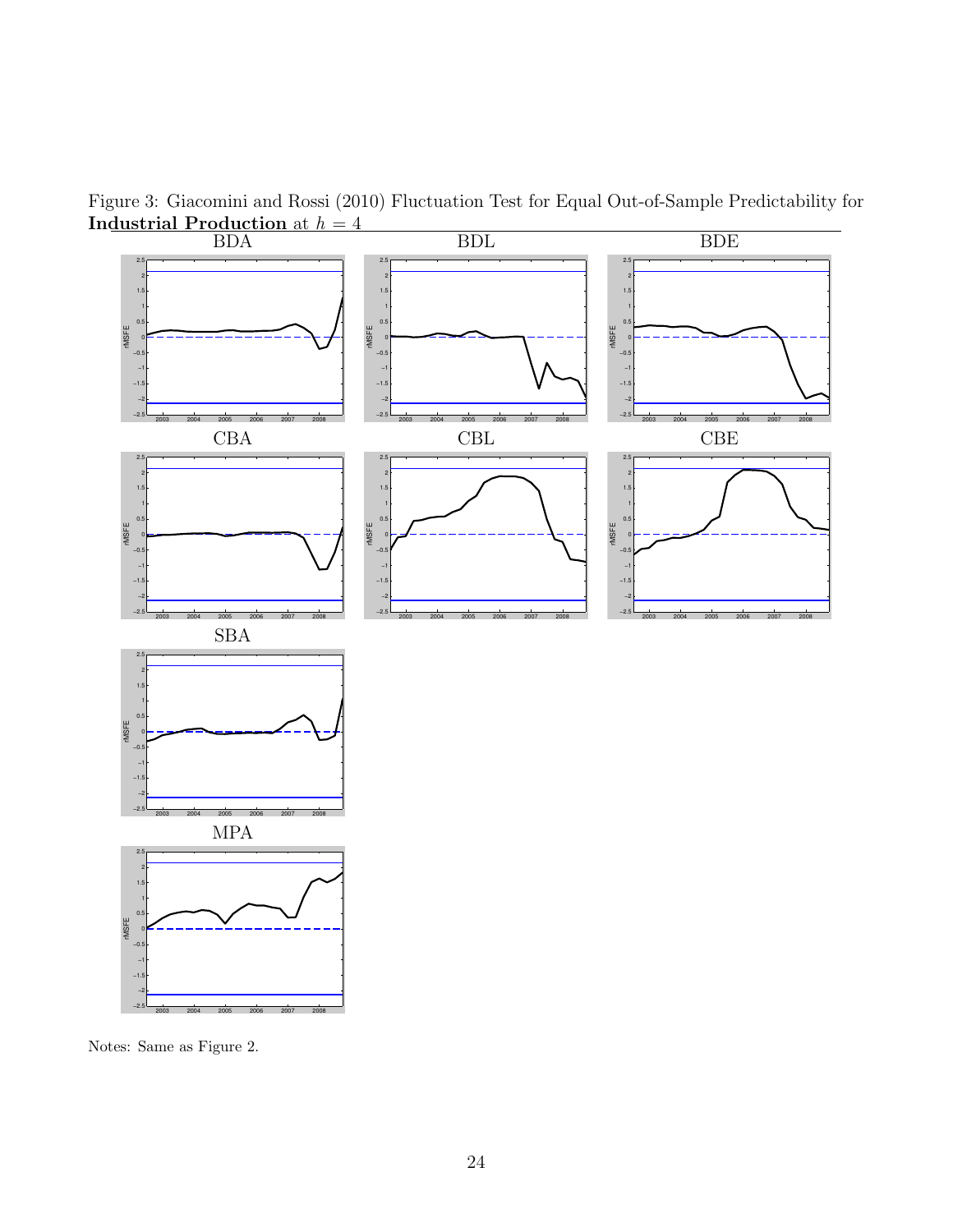

Figure 4: Giacomini and Rossi (2010) Fluctuation Test for Equal Out-of-Sample Predictability for

Notes: Same as Figure 2.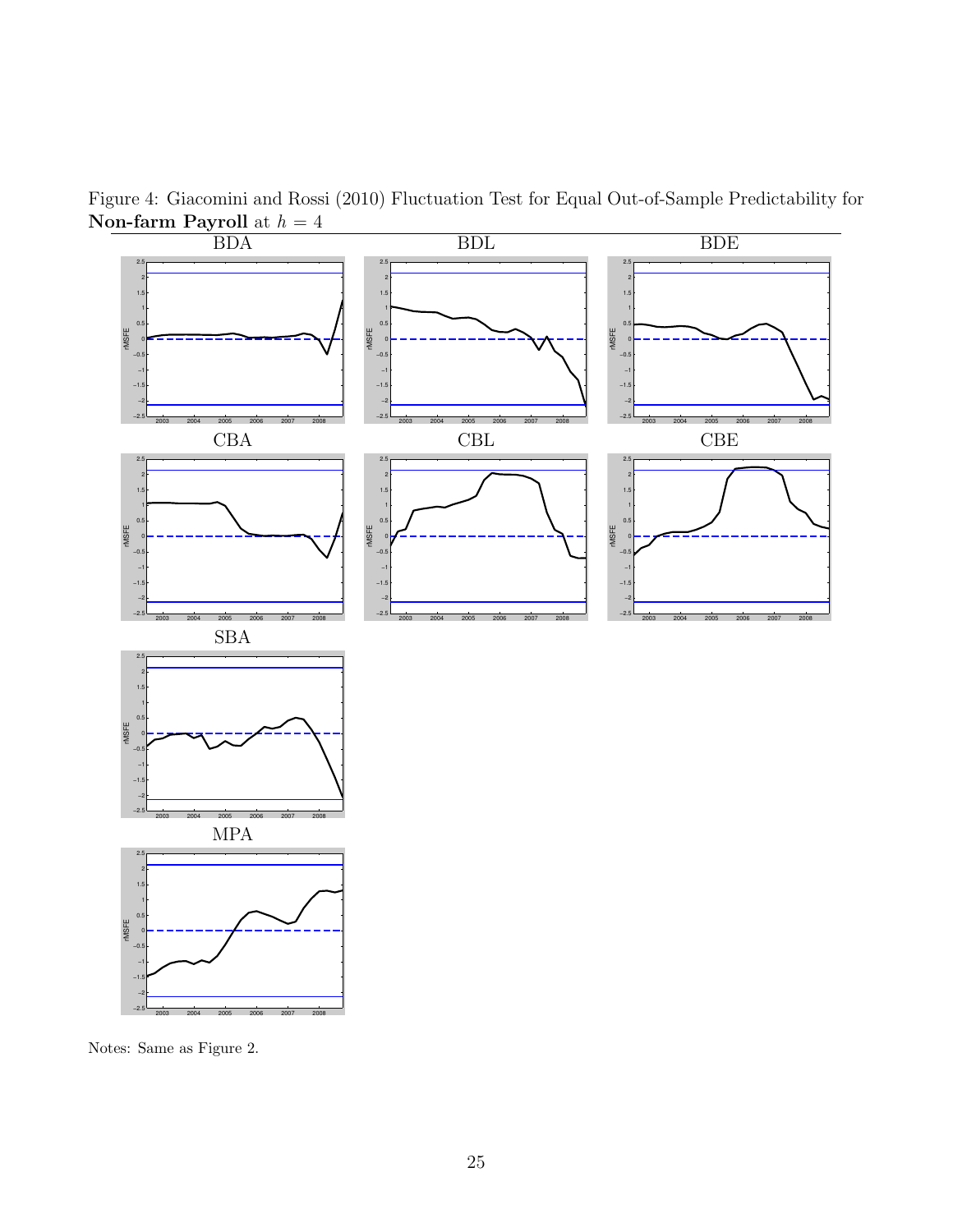

Figure 5: Giacomini and Rossi (2010) Fluctuation Test for Equal Out-of-Sample Predictability for Investment at  $h = 4$ 

Notes: Same as Figure 2.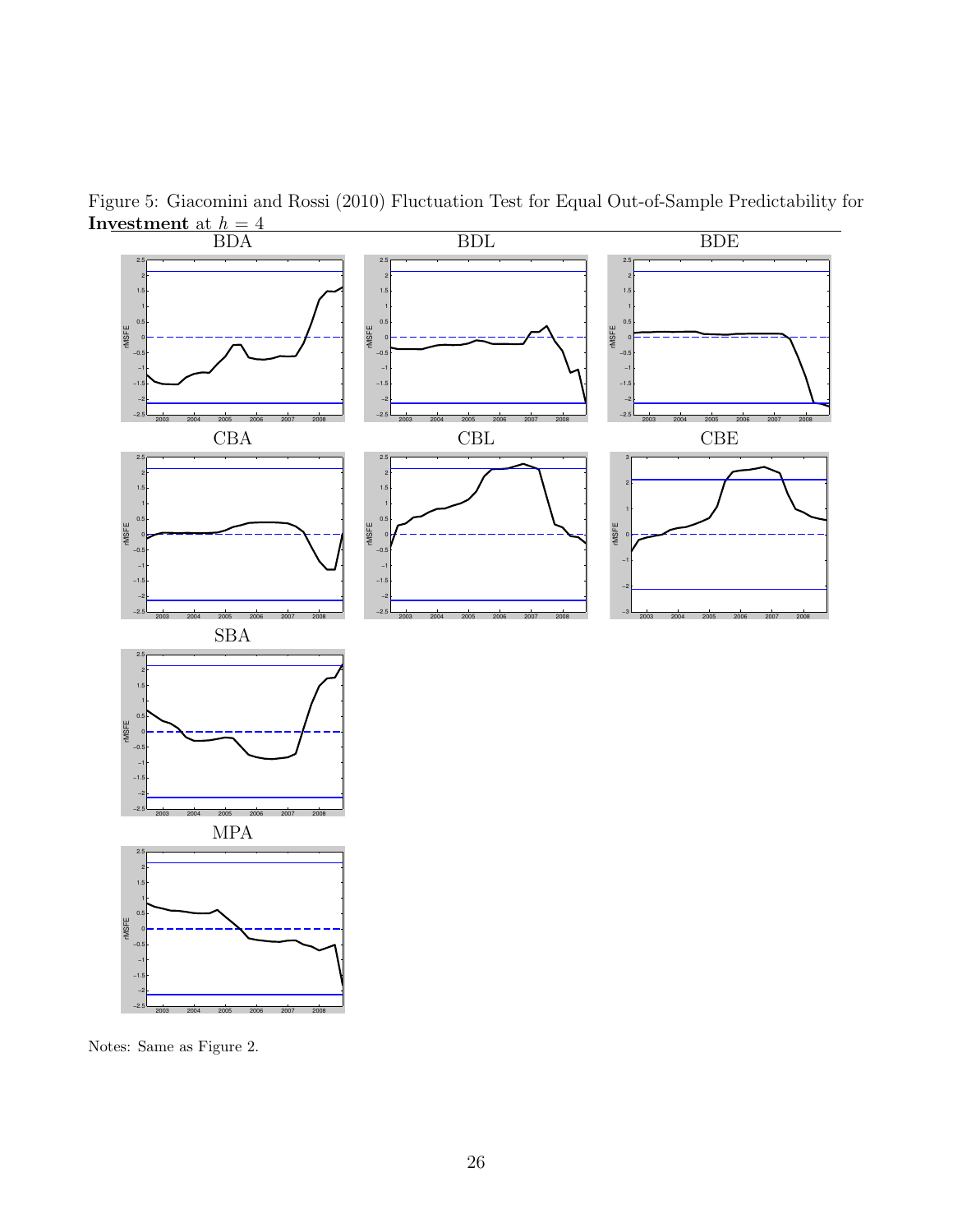

Figure 6: Giacomini and Rossi (2010) Fluctuation Test for Equal Out-of-Sample Predictability for **Housing** at  $h = 4$ <br>**BDA** 

Notes: Same as Figure 2.